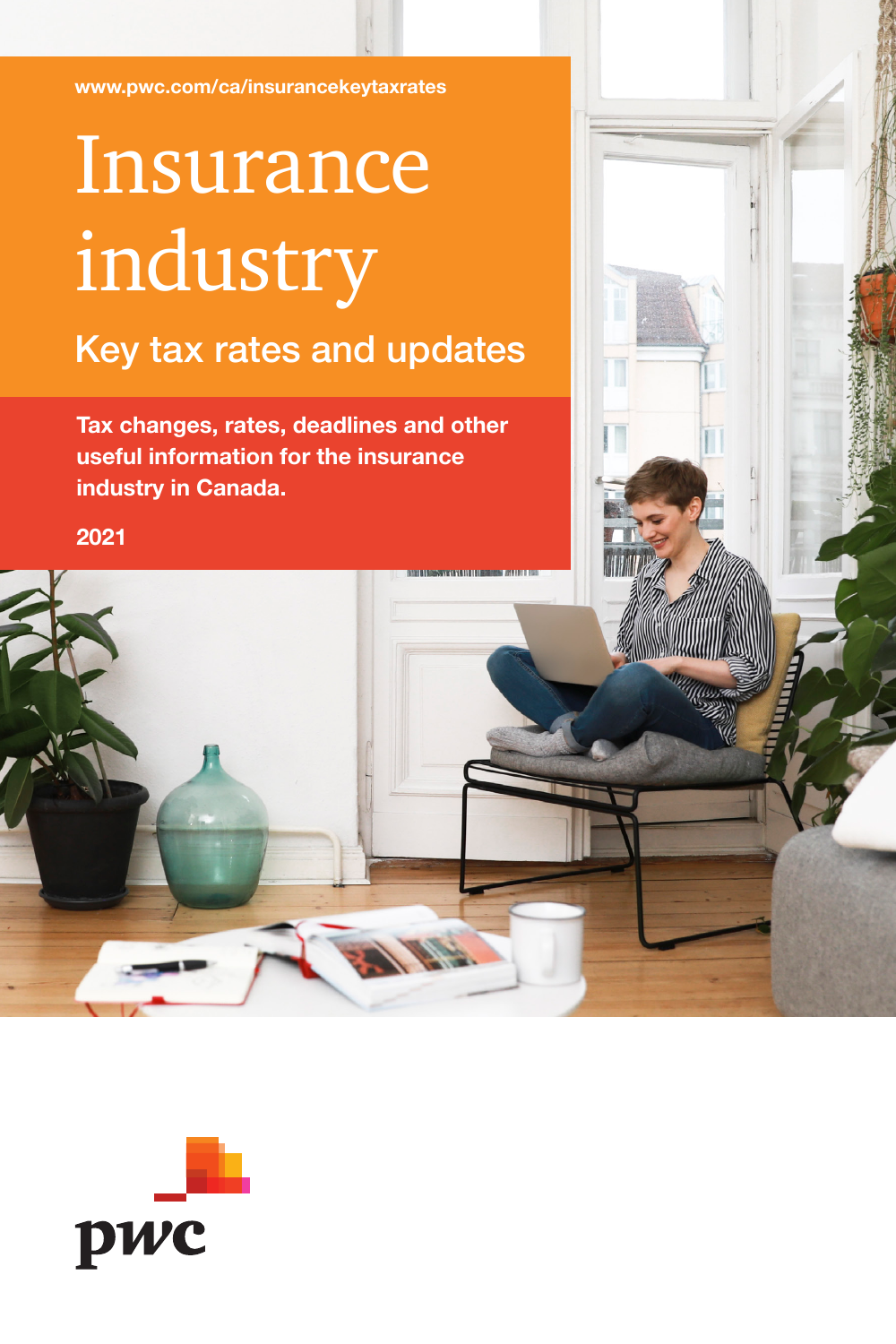# Insurance industry:

## Key tax rates and updates

This booklet is available at: www.pwc.com/ca/insurancekeytaxrates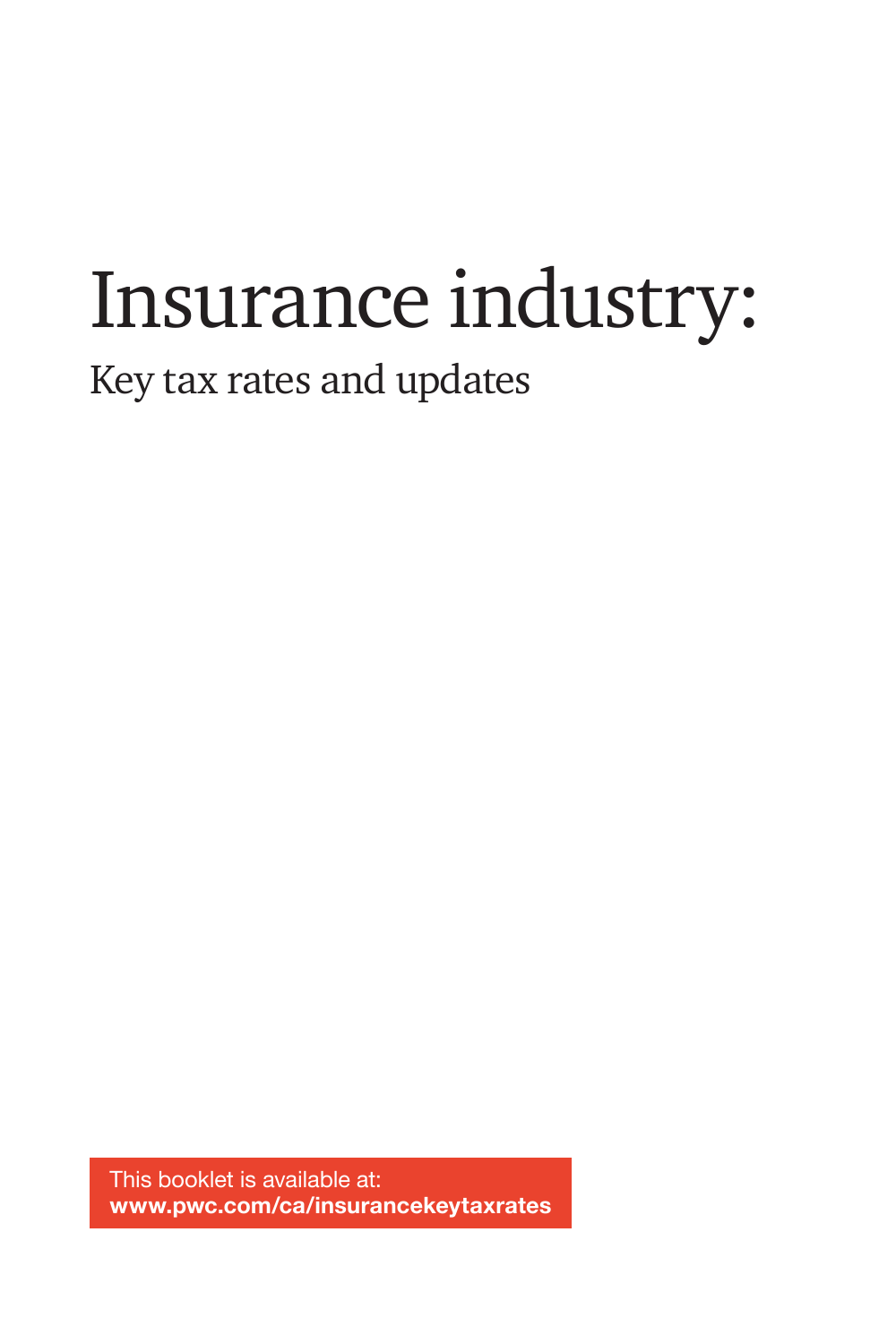## **Contents**

| 12 |
|----|
|    |
|    |
|    |
| 16 |
|    |
|    |

## Insurance help—Who to contact

For more information, please contact:

- your PwC insurance industry adviser
- any of our insurance industry advisers listed at [www.pwc.com/ca/insurancecontacts](https://www.pwc.com/ca/en/industries/financial-services/local-contacts.html), or:

| <b>Jason Swales</b>                    | Car  |
|----------------------------------------|------|
| National Tax Financial Services Leader | Cor  |
| 416 815 5212                           | 418  |
| jason.a.swales@pwc.com                 | carl |

Brent Murrav<sup>1</sup> Indirect Tax Services 416 947 8960 brent.f.murray@pwc.com

#### I Demers

porate Tax Services-Quebec 691 2565 .demers@pwc.com

#### Mike Sturino

National Insurance Leader 416 687 9204 [michael.sturino@pwc.com](mailto:michael.sturino@pwc.com)

1. Member of PwC Law LLP (a law firm affiliated with PwC Canada; see [www.pwc.com/ca/law](http://www.pwc.com/ca/law))

#### Some cautions

Rates and other information are current to August 27, 2021, but may change as a result of legislation or regulations issued after that date.

This booklet is published with the understanding that PricewaterhouseCoopers LLP (PwC) is not thereby engaged in rendering accounting, legal or other professional service or advice. Comments in this booklet are not intended to constitute professional advice, nor should they be relied upon to replace professional advice.

This document contains links to websites maintained by third parties. PwC has not verified the contents of these third-party sites and does not endorse, warrant, promote or recommend any services or products that may be provided or accessed through them or any person or body, which may provide them. PwC has not issued or caused to be issued any advertisements which may appear on these websites.

No part of this booklet may be reproduced without permission from PwC.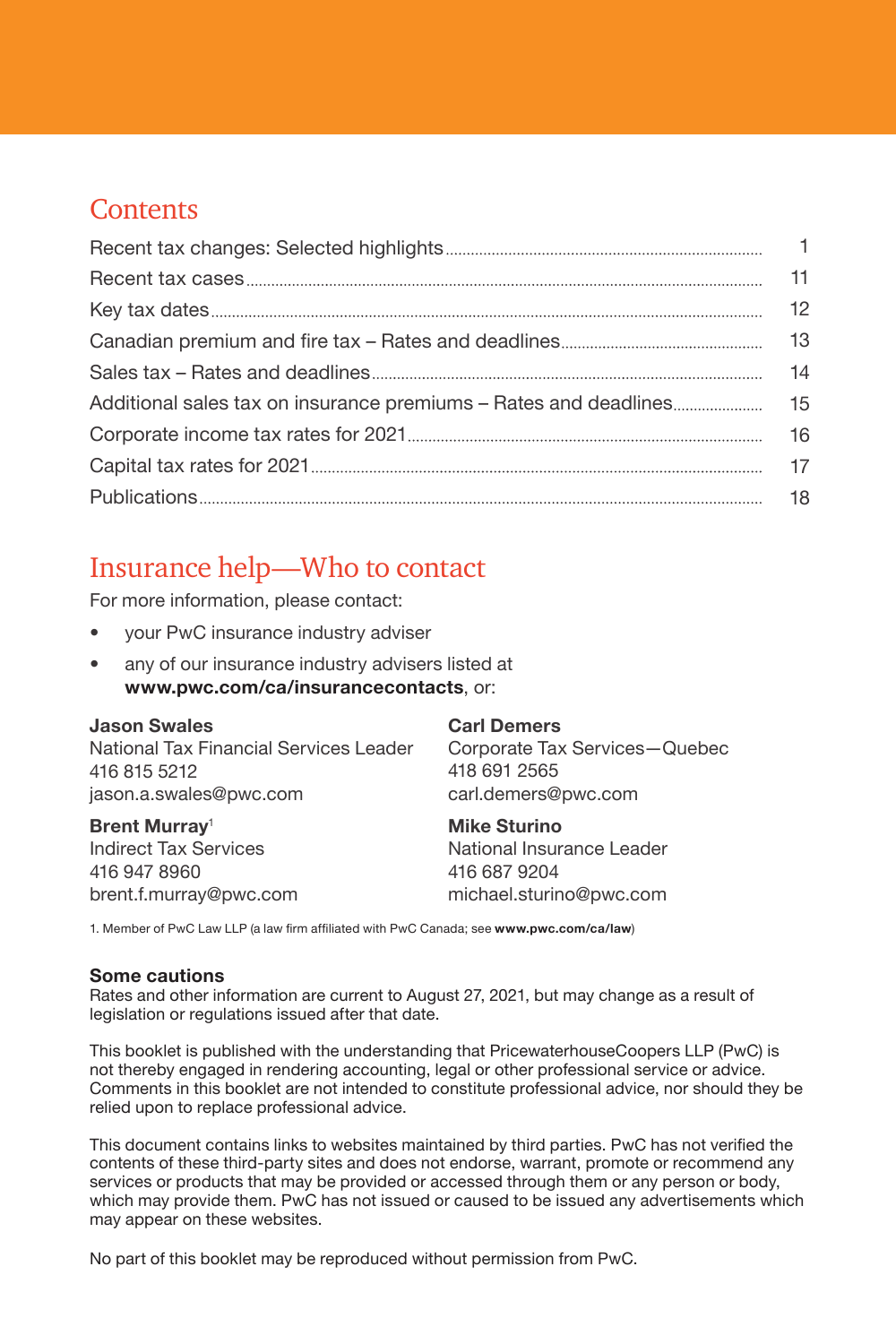## <span id="page-3-0"></span>Recent tax changes: Selected highlights

### Corporate income tax rates for 2021

Combined federal and provincial/territorial corporate income tax rates are listed on [page 16](#page-18-0).

## *Status of changes for accounting purposes*

Income tax changes will be recognized for accounting purposes:

- in Canada if they are considered substantively enacted
- in the United States if they are enacted

Tables on **[pages](#page-7-0) [6](#page-8-0) to [8](#page-10-0)** show whether corporate tax rate changes effective after 2019 are recognized for accounting purposes. All information is current to August 27, 2021.

Governments are continually announcing new economic measures in response to the ever-evolving COVID-19 situation, so please contact your PwC adviser to discuss any filing and payment deadline extensions that may apply to your business. To keep current, read our *Government economic response* to COVID-19 updates at [www.pwc.com/ca/tax/covid-19](http://www.pwc.com/ca/tax/covid-19).

## Federal changes

## IFRS 17 for insurance contracts

On May 28, 2021, the Department of Finance released a backgrounder that provides a high level indication of its policy direction in regards to International Financial Reporting Standard (IFRS) 17. The federal government generally supports using IFRS 17 accounting income as a basis to determine income for tax purposes, except that it has indicated that it will not allow insurers to deduct the "contractual service margin" as an insurance reserve for tax purposes. The government launched a consultation with industry stakeholders on how best to implement its policy position, as well as on other tax issues that may arise on the adoption of IFRS 17. Submissions for the consultation were due July 30, 2021. See our *Tax Insights* "Department of Finance's policy direction on IFRS 17 for insurance contracts" at [www.pwc.com/ca/taxinsights](http://www.pwc.com/ca/taxinsights).

## Employee stock options

Effective for stock options granted after June 30, 2021, new rules:

- impose a \$200,000 annual vesting limit on options that can qualify for the 50% employee stock option deduction
- introduce an employer deduction for the amount of stock option benefits that exceeds the new annual vesting limit

These rules do not apply to options granted by Canadian-controlled private corporations (CCPCs) or non-CCPC employers with consolidated group revenue of \$500 million or less. See our *Tax Insights* "New rules on the taxation of employee stock options are now in effect: Are you ready?" at [www.pwc.com/ca/taxinsights](http://www.pwc.com/ca/taxinsights).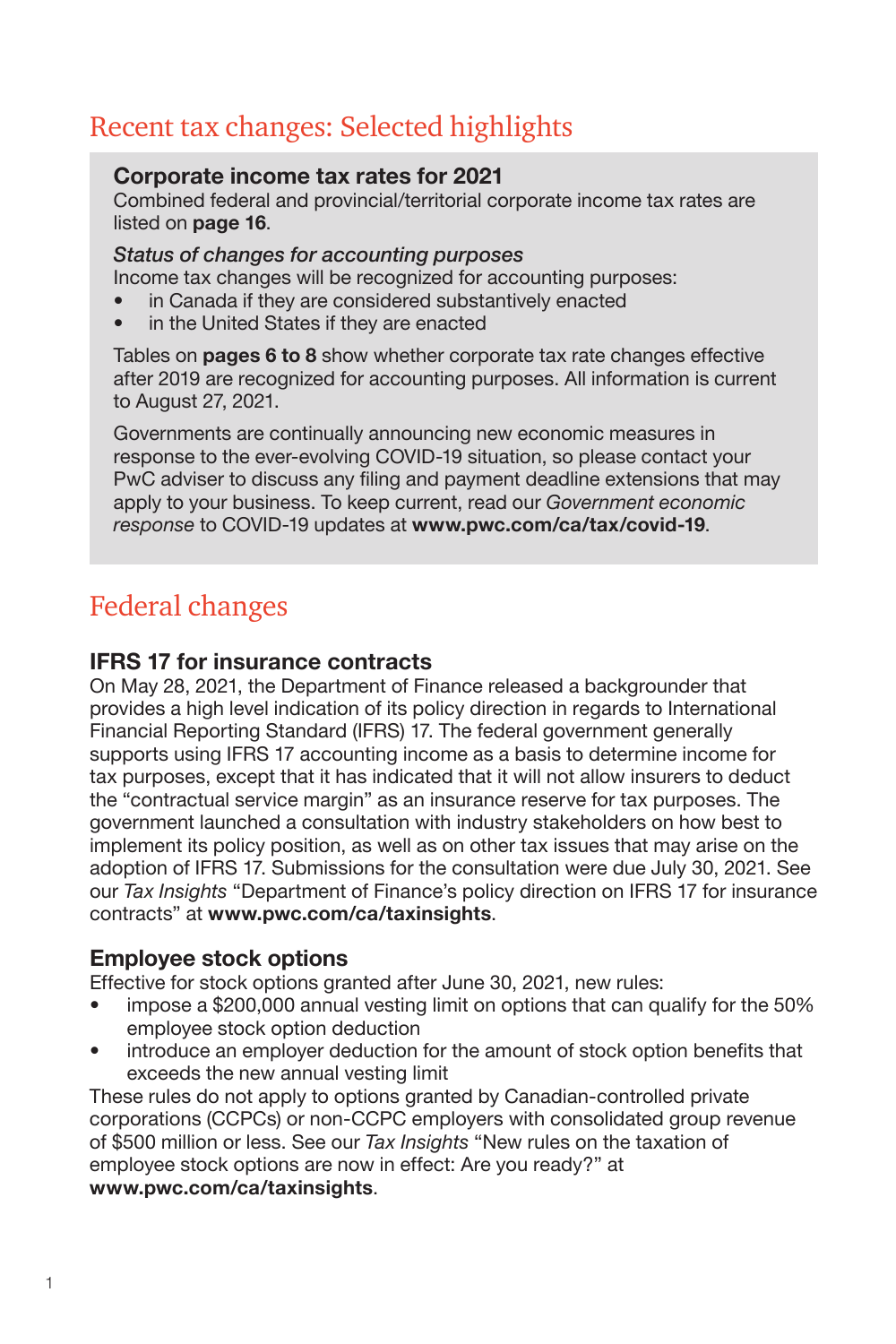## Mandatory disclosure rules

Proposals to enhance Canada's mandatory disclosure rules:

- change the *Income Tax Act's* existing reportable transaction rules
- introduce requirements to report "notifiable transactions" and for "specified corporations" to report "uncertain tax treatments"
- extend the reassessment period in certain circumstances
- introduce penalties for non-compliance that will apply to both taxpayers and promoters or advisers

The proposals are open to public consultation and would apply to taxation years that begin, and transactions entered into, after 2021. The penalty provisions, however, would not apply to transactions that occur before royal assent of the enacting legislation.

## Immediate expensing of capital property for CCPCs

In the year the eligible property becomes available for use, CCPCs can immediately expense up to \$1.5 million (shared among associated CCPCs) per taxation year of eligible property acquired after April 18, 2021, that becomes available for use before 2024. Eligible property consists of capital property subject to the capital cost allowance (CCA) rules, other than property included in CCA classes 1 to 6, 14.1, 17, 47, 29 and 51.

## Base erosion and profit shifting (BEPS)

New measures (specifics are forthcoming) that are consistent with the recommendations in the BEPS Action Plan:

- limit the amount of new interest expense that a corporation (and a trust, partnership or Canadian branch of a non-resident taxpayer) may deduct in computing its taxable income to no more than a fixed ratio of its "tax EBITDA:"
	- 40% for taxation years beginning after 2022 and before 2024
	- 30% for taxation years beginning after 2023

A "group ratio" rule will allow a taxpayer to deduct interest that exceeds the fixed ratio, if certain criteria are met. Interest denied can be carried forward 20 years, or back three years. Exemptions are available for:

- CCPCs whose associated group has taxable capital employed in Canada of less than \$15 million
- groups of corporations and trusts whose aggregate net interest expense among their Canadian members is \$250,000 or less
- eliminate the tax benefits arising from hybrid mismatch arrangements, which, among other things, will:
	- deny deductions in Canada for payments under hybrid mismatch arrangements, to the extent they produce deductions in other countries, or are not included in ordinary income of a non-resident recipient
	- include payments received by Canadians under hybrid mismatch arrangements in ordinary income, to the extent they are deductible in other countries

The rules are expected to apply for certain rules on July 1, 2022, and for other rules no earlier than 2023.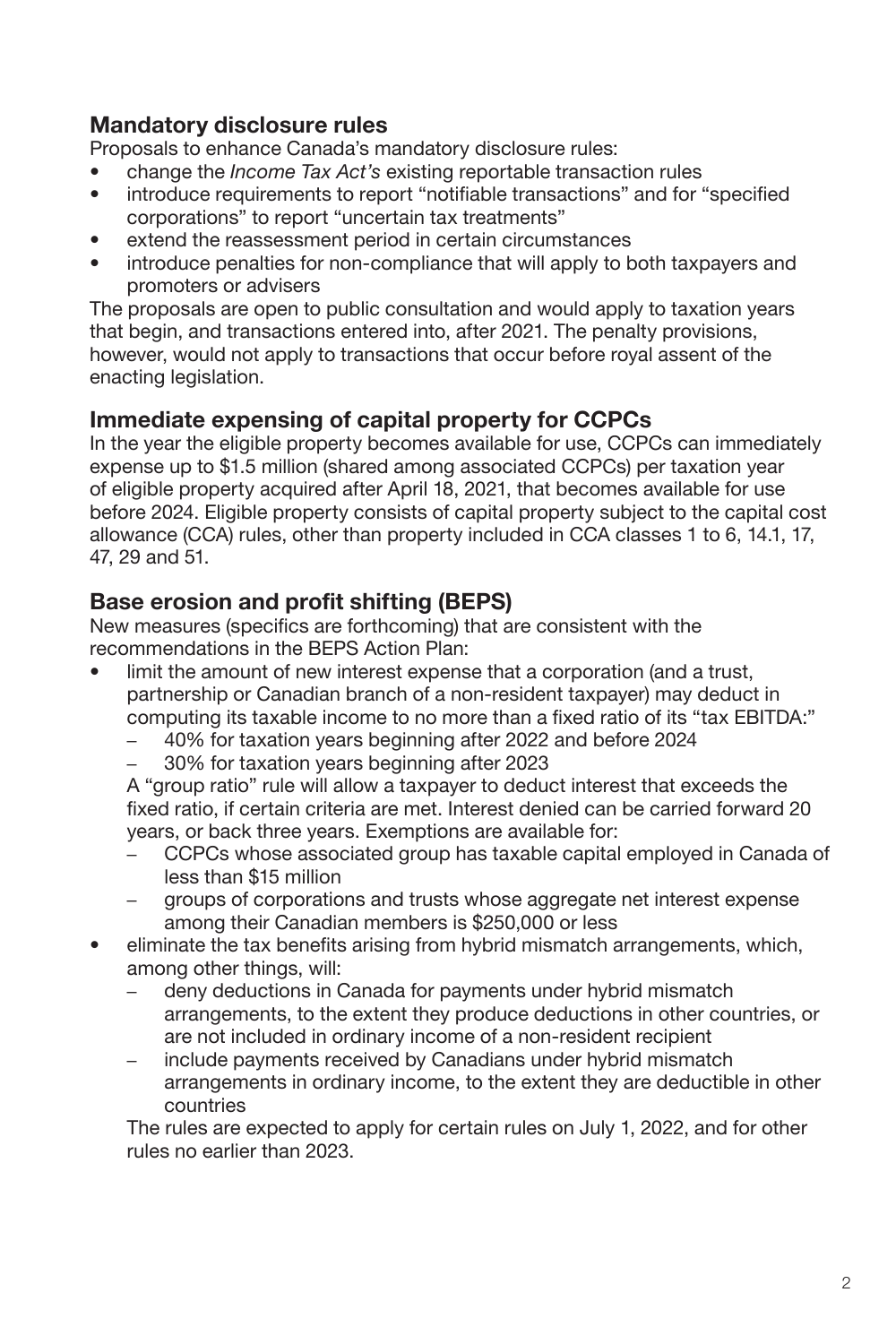## Foreign affiliates

The Canada Revenue Agency (CRA) has issued a revised form T1134, "Information Return Relating to Controlled and Non-Controlled Foreign Affiliates," to be used for taxation years or fiscal periods that begin after 2020, which requires a more comprehensive disclosure of information and events within the group of foreign affiliates. See our *Tax Insights* "Revised T1134 form coming in 2021 – are you ready?" at [www.pwc.com/ca/taxinsights](http://www.pwc.com/ca/taxinsights).

## Digital services tax (DST)

The federal government is proposing to implement a DST, effective January 1, 2022, which will apply only until an acceptable multilateral approach is implemented by members of the OECD and the G-20. The DST targets large global businesses earning revenue from certain digital services reliant on the engagement, data and content contributions of Canadian users. The revenues subject to the DST are grouped into four categories: revenues earned from online marketplaces, social media, online advertising and user data ("in-scope revenue"). The DST will be a 3% non-income tax that will apply to in-scope revenue earned by entities (or members of a business group) with:

- global revenue from all sources of €750 million or more in the previous calendar year, and
- in-scope revenue associated with Canadian users that exceeds \$20 million in the particular calendar year

## Global minimum tax

On July 1, 2021, 130 countries of the 139 members of the OECD Inclusive Framework on BEPS committed to fundamental changes to the international corporate tax system, which include applying a minimum effective tax rate of at least 15% to profits earned by multinational enterprises in each jurisdiction. This minimum tax would apply to multinational enterprises with global consolidated revenues exceeding €750 million (Pillar Two of the BEPS Action Plan).

The OECD Inclusive Framework also committed to reallocating taxing rights towards market jurisdictions where physical presence is not already established, but where revenue is earned. The new taxing rights would apply initially to multinational enterprises with global consolidated revenues exceeding €20 billion and profitability thresholds greater than 10%; they would not apply to regulated financial services and extractive industries (Pillar One of the BEPS Action Plan).

It is expected that these changes will come into effect in 2023, and that existing jurisdictional digital services taxes will be repealed in response to the implementation of the new rules. For more information, see our *Tax Policy Alert* "130 countries agree on a new international corporate tax framework" at

[www.pwc.com/gx/en/services/tax/publications/tax-policy-bulletin.html](https://www.pwc.com/gx/en/services/tax/publications/tax-policy-bulletin.html).

## Tax Information Exchange Agreements (TIEAs)

Canada is negotiating five TIEAs; one has been signed, but is not yet in force; twenty-four have entered into force (one on behalf of five jurisdictions).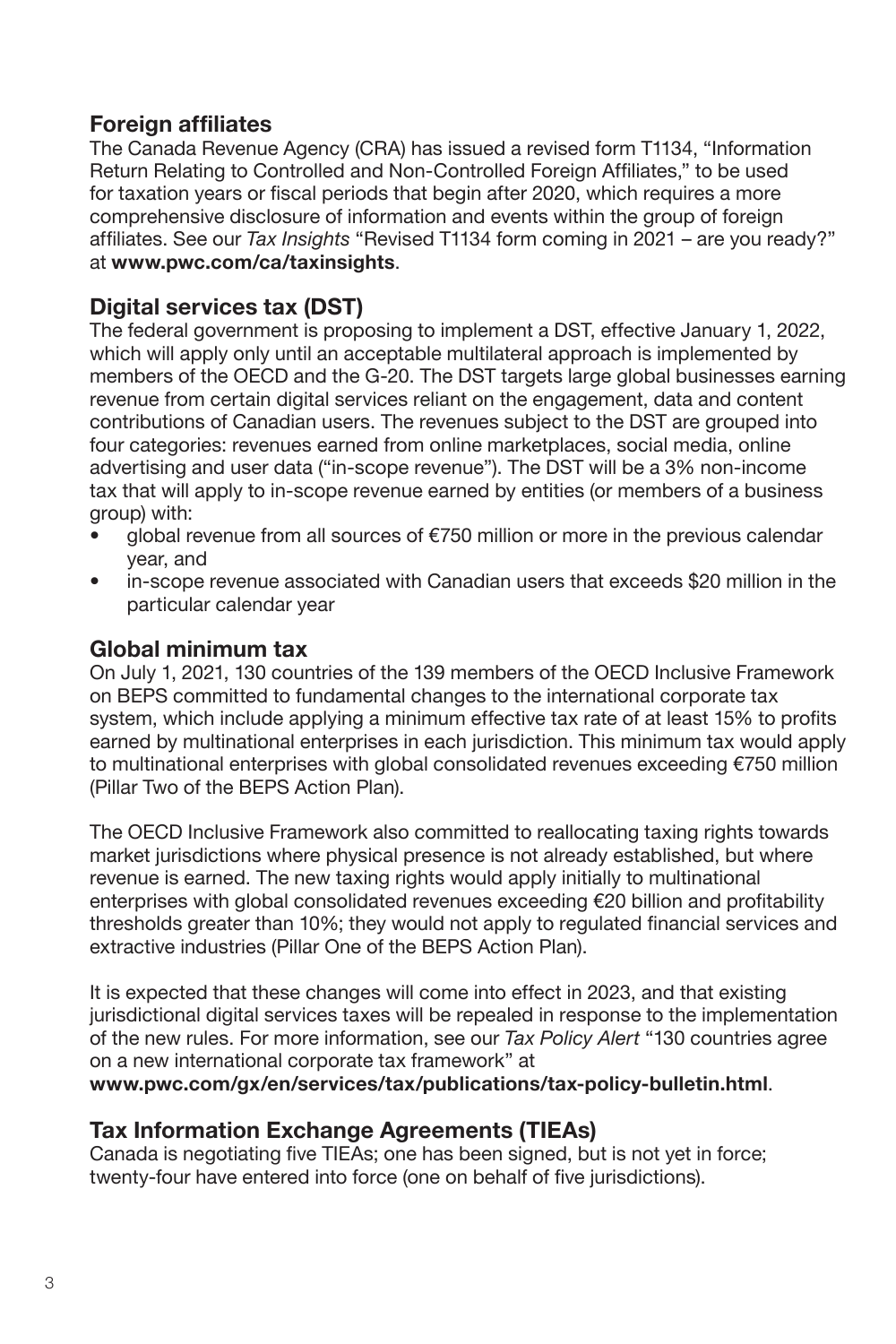## Tax treaties

Since October 2020, no tax treaties have been signed, ratified or entered into force, nor were any new negotiations announced.

## Emergency business supports

COVID-19 financial support programs are available to businesses and other organizations that have experienced a decrease in qualifying revenues during one or more of several reference periods over the term of the program, as compared to a prior base period. The following programs are currently available until October 23, 2021:

- Canada Emergency Wage Subsidy (CEWS) subsidizes a percentage of "eligible remuneration" (maximum weekly eligible remuneration of \$1,129) paid to eligible employees by an eligible employer
- Canada Emergency Rent Subsidy (CERS) subsidizes a percentage of "qualifying rent expense" (i.e. rent, mortgage interest and related property expenses) for a "qualifying property" (subject for each four-week claim period to a maximum rent expense of \$75,000 per location and an overall cap of \$300,000 that must be shared among affiliated entities)
- Lockdown Support provides an additional subsidy of up to 25% of qualifying rent expense for a qualifying property that was subject to a "public health restriction" during the claim period

For more information, refer to CRA web page:

- "Canada Emergency Wage Subsidy" at [www.canada.ca/en/](http://www.canada.ca/en/revenue-agency/services/subsidy/emergency-wage-subsidy) [revenue-agency/services/subsidy/emergency-wage-subsidy](http://www.canada.ca/en/revenue-agency/services/subsidy/emergency-wage-subsidy)
- "Canada Emergency Rent Subsidy" at [www.canada.ca/en/](http://www.canada.ca/en/revenue-agency/services/subsidy/emergency-rent-subsidy) [revenue-agency/services/subsidy/emergency-rent-subsidy](http://www.canada.ca/en/revenue-agency/services/subsidy/emergency-rent-subsidy)

## Canada Recovery Hiring Program (CRHP)

The CRHP provides eligible employers with a subsidy of up to 50% on the incremental remuneration paid to eligible employees between June 6, 2021 and November 20, 2021, as compared to the base period remuneration paid from March 14, 2021 to April 10, 2021. An eligible employer may claim either the CRHP or the CEWS for a particular qualifying period, but not both. For more information, refer to CRA web page "Canada Recovery Hiring Program" at [www.canada.ca/](http://www.canada.ca/en/revenue-agency/services/subsidy/recovery-hiring-program.html) [en/revenue-agency/services/subsidy/recovery-hiring-program.html](http://www.canada.ca/en/revenue-agency/services/subsidy/recovery-hiring-program.html).

## Automobile deductions and benefits

The 2021 prescribed rates for automobiles remain at their 2020 levels, except for that used to determine the operating cost benefit, which has decreased by 1¢. To account for reduced business-use kilometres driven by employees during the COVID-19 pandemic, eligibility for 2020 and 2021 employee automobile benefit calculations (for employer-provided automobiles) relating to the reduced standby charge and the operating cost benefit alternative computation will be based on 2019 eligibility, if the employer in 2020 or 2021 is the same as in 2019. See *Car*  expenses and benefits – A tax quide at [www.pwc.com/ca/carexpenses](http://www.pwc.com/ca/carexpenses).

## Meal rate

Retroactive to January 1, 2020, the CRA has increased from \$17 to \$23 the amount that employers can use to determine whether an overtime meal or allowance, or the meal portion of a travel allowance, is taxable.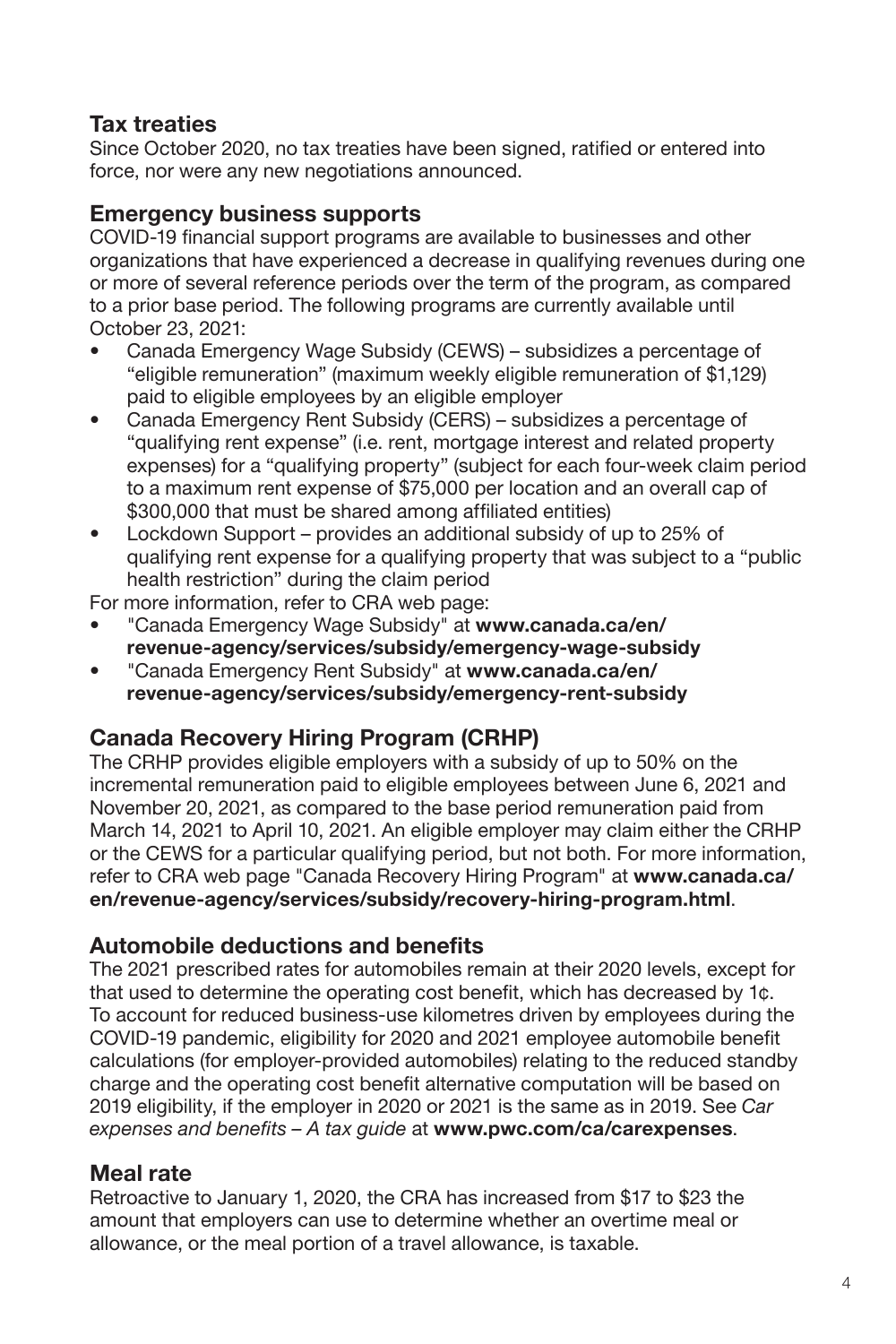## <span id="page-7-0"></span>Retirement savings plans and deferred profit sharing plans

Contribution limits for retirement savings plans and profit sharing plans are increasing:

|      | <b>Registered retirement</b><br>savings plans (RRSPs)/<br><b>Pooled registered</b><br>pension plans (PRPPs) | Saskatchewan pension<br>plan ("specified<br>pension plan") | <b>Defined contribution</b><br>registered pension<br>plans (RPPs) | <b>Deferred profit</b><br>sharing plans<br>(DPSPs) |
|------|-------------------------------------------------------------------------------------------------------------|------------------------------------------------------------|-------------------------------------------------------------------|----------------------------------------------------|
| 2020 | \$27,230                                                                                                    | \$6,300                                                    | \$27,830                                                          | \$13,915                                           |
| 2021 | \$27,830                                                                                                    | \$6.600                                                    | \$29,210                                                          | \$14,605                                           |
| 2022 | \$29,210                                                                                                    | Indexed                                                    |                                                                   |                                                    |
| 2023 | Indexed                                                                                                     |                                                            |                                                                   |                                                    |

## Defined benefit registered pension plans (RPPs)

The maximum pension benefit that can be paid from these plans is increasing:

|      | <b>Pension benefit</b> |  |  |
|------|------------------------|--|--|
|      | (per year of service)  |  |  |
| 2020 | \$3.092                |  |  |
| 2021 | \$3.246                |  |  |
| 2022 | Indexed                |  |  |

## Defined contribution pension plans (DCPPs)

DCPP plan administrators are permitted to correct:

- an under-contribution error made in any of the preceding five years, using additional contributions to an employee's account, subject to a dollar limit
- an over-contribution error made in any of the five years prior to the year in which the excess amount is refunded to the contributing employee or employer,

in respect of additional contributions made, and amounts of over-contributions refunded, in the 2021 and subsequent taxation years.

## Audit authorities

Effective June 29, 2021, amendments to the *Income Tax Act, Excise Tax Act, Air*  Travellers Security Act and Part 1 of the Greenhouse Gas Pollution Pricing Act confirm CRA officials' authority to require persons to answer questions in any form specified by them, and to provide reasonable assistance for any purpose related to the administration or enforcement of the statute.

## Information returns

Issuers of T4A (Statement of Pension, Retirement, Annuity and Other Income) and T5 (Statement of Investment Income) information returns sent after 2021 will be permitted to provide them only electronically to a taxpayer, without the taxpayer's express authorization.

## Corporate beneficial ownership registry

The federal government intends to implement a publicly accessible corporate beneficial ownership registry by 2025.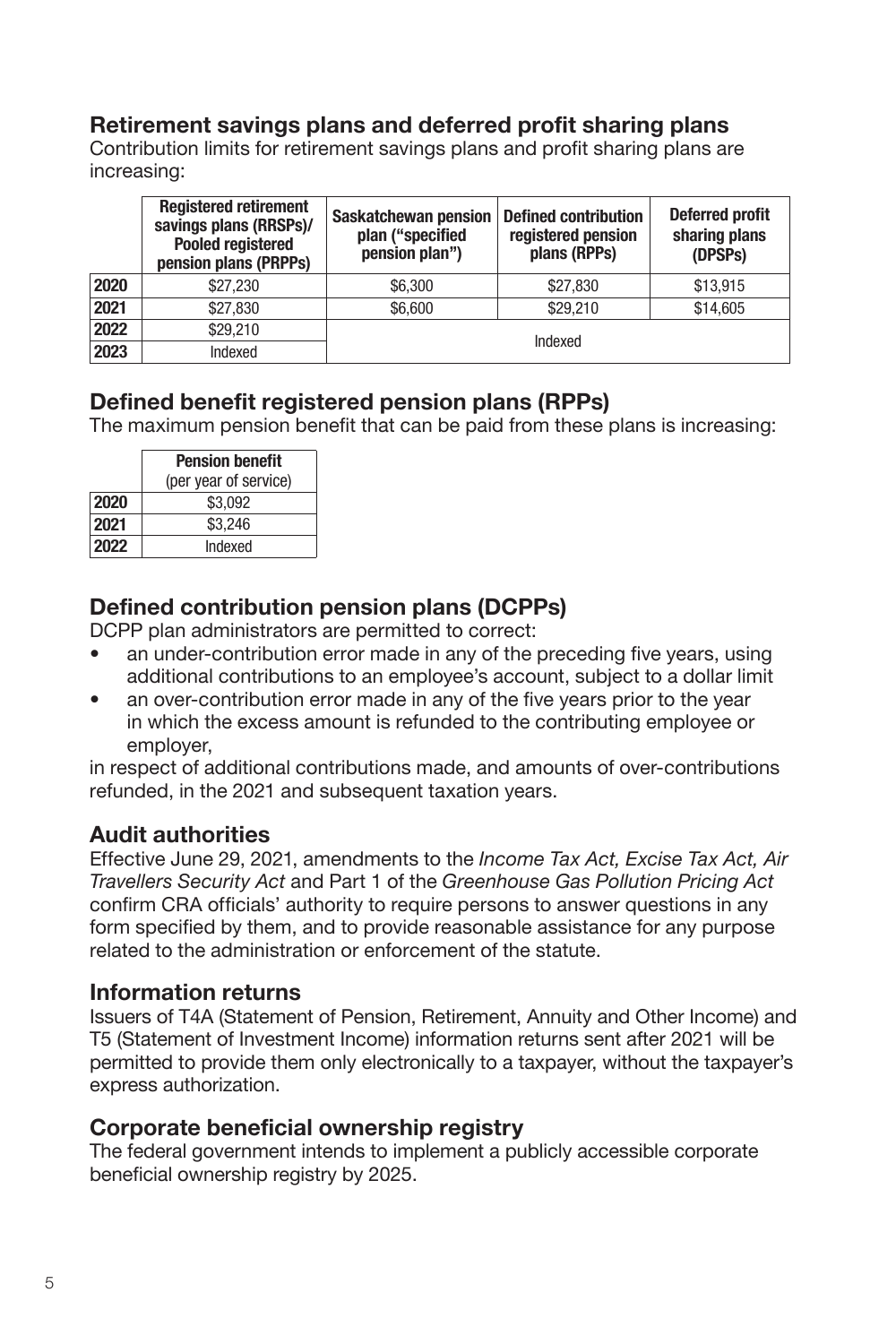## <span id="page-8-0"></span>Goods and Services Tax/Harmonized Sales Tax (GST/HST)

#### *GST/HST and the digital economy*

Before July 1, 2021, non-resident vendors were generally not required to register for GST/HST unless they were "carrying on business in Canada." Effective July 1, 2021, new GST/HST regimes apply to:

- foreign-based digital businesses (that are not required to register under the pre-July 1, 2021 GST/HST rules) that supply intangible personal property and services to consumers in Canada
- operators of digital accommodation platforms that facilitate the supply of short-term accommodation by non-registered residential property owners
- non-resident vendors selling goods directly to purchasers in Canada and online marketplace platforms that facilitate the sale of these goods by non-registered vendors to consumers in Canada, for transactions involving goods located at fulfilment warehouses in Canada

See our *Tax Insights* "New GST/HST regime for non-resident vendors of digital products will be effective July 1, 2021" at [www.pwc.com/ca/taxinsights](http://www.pwc.com/ca/taxinsights).

## Trade agreements

#### Canada-United Kingdom Trade Continuity Agreement

The Canada-United Kingdom Trade Continuity Agreement entered into force on April 1, 2021. The agreement allows Canada and the United Kingdom (UK) to preserve benefits that were available to both when the UK was part of the European Union and that were relinquished upon Brexit. The agreement serves as an interim "stop-gap" until a new trade agreement can be fully negotiated between Canada and the UK. See our *Tax Insights* "Canada preserves preferential tariff benefits with the United Kingdom (UK) by signing the UK-Canada Trade Continuity Agreement" at [www.pwc.com/ca/taxinsights](http://www.pwc.com/ca/taxinsights).

## Provincial and territorial changes

## Alberta

*General corporate income tax rate* Alberta's general corporate income tax rate has been decreasing:

|                          |                        | Rate                | <b>Recognized for accounting</b><br>purposes? |    |
|--------------------------|------------------------|---------------------|-----------------------------------------------|----|
|                          |                        |                     | Canada                                        | US |
|                          | Before January 1, 2020 | 11%                 | Yes                                           |    |
| <b>Effective</b><br>date | <b>January 1, 2020</b> | $10\%$ <sup>1</sup> |                                               |    |
|                          | <b>July 1, 2020</b>    | 8%                  |                                               |    |

1. The rate was originally scheduled to decrease from 10% to 9% on January 1, 2021, and then to 8% on January 1, 2022.

## British Columbia

### *Provincial sales tax (PST)*

Effective April 1, 2021, Canadian and Canadian-based sellers of goods, and Canadian and foreign sellers of software and telecommunication services, with specified BC revenues exceeding \$10,000, are required to collect and remit PST on their sales to customers for consumption or use in British Columbia. For more information, see our *Tax Insights* "Indirect tax hot topics: Do they impact your business? (November 2, 2020)" at [www.pwc.com/ca/taxinsights](http://www.pwc.com/ca/taxinsights).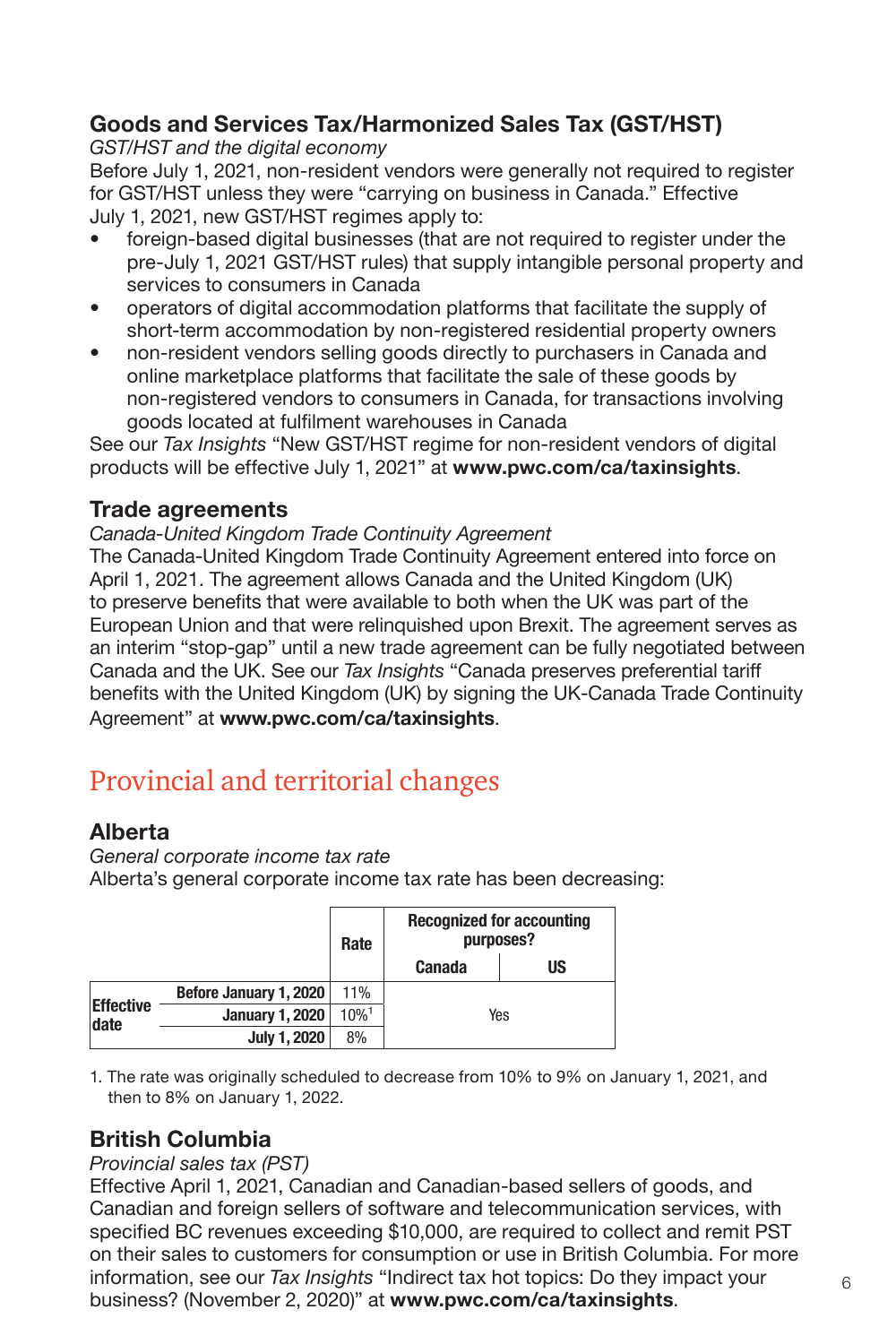#### <span id="page-9-0"></span>BC PST rebate on select machinery and equipment

Certain incorporated businesses leasing or purchasing select machinery and equipment after September 16, 2020 and before October 1, 2021, may apply for a rebate of the PST paid for that machinery and equipment. For more information, see our *Tax Insights* "Indirect tax hot topics: Do they impact your business? (April 8, 2021)" at [www.pwc.com/ca/taxinsights](http://www.pwc.com/ca/taxinsights).

### Manitoba

Health and post-secondary education tax

Effective January 1, 2022, the thresholds at which employers are subject to this payroll tax will increase, as follows:

|      |       | Before January 1, 2022<br>Total payroll <sup>1</sup><br>Payroll tax |                                | After December 31, 2021    |                                |
|------|-------|---------------------------------------------------------------------|--------------------------------|----------------------------|--------------------------------|
|      |       |                                                                     |                                | Total payroll <sup>1</sup> | Payroll tax                    |
|      | 2.15% | Over \$3,000,000                                                    | Payroll x 2.15%                | Over \$3,500,000           | Payroll x 2.15%                |
| Rate | 4.3%  | \$1,500,000 to \$3,000,000                                          | (Payroll - \$1,500,000) x 4.3% | \$1,750,000 to \$3,500,000 | (Payroll - \$1,750,000) x 4.3% |
|      | 0%    | \$0 to \$1,500,000                                                  | \$0                            | \$0 to \$1,750,000         | \$0                            |

1. Associated employers must aggregate their payroll costs to apply the thresholds.

Community enterprise development tax credit (CEDTC)

The CEDTC is extended one year to December 31, 2022.

### *Provincial sales tax (PST)*

Effective December 1, 2021, businesses:

- providing audio and video streaming services
- selling taxable goods sold by third parties through online marketplaces
- booking taxable accommodations through online platforms

to/for Manitoba consumers will be required to collect and remit PST, regardless of whether they have a physical presence in Manitoba.

## Nova Scotia

*General corporate income tax rate* Nova Scotia's general corporate income tax rate decreased:

|                  |                      | Rate | <b>Recognized for accounting</b><br>purposes? |    |
|------------------|----------------------|------|-----------------------------------------------|----|
|                  |                      |      | <b>Canada</b>                                 | US |
| <b>Effective</b> | Before April 1, 2020 | 16%  | Yes                                           |    |
| date             | April 1, 2020        | 14%  |                                               |    |

## Ontario

*Employer Health Tax (EHT)*

The EHT exemption is permanently increased from \$490,000 to \$1 million for 2021, and the next scheduled inflationary adjustment for the exemption is deferred five years to January 1, 2029.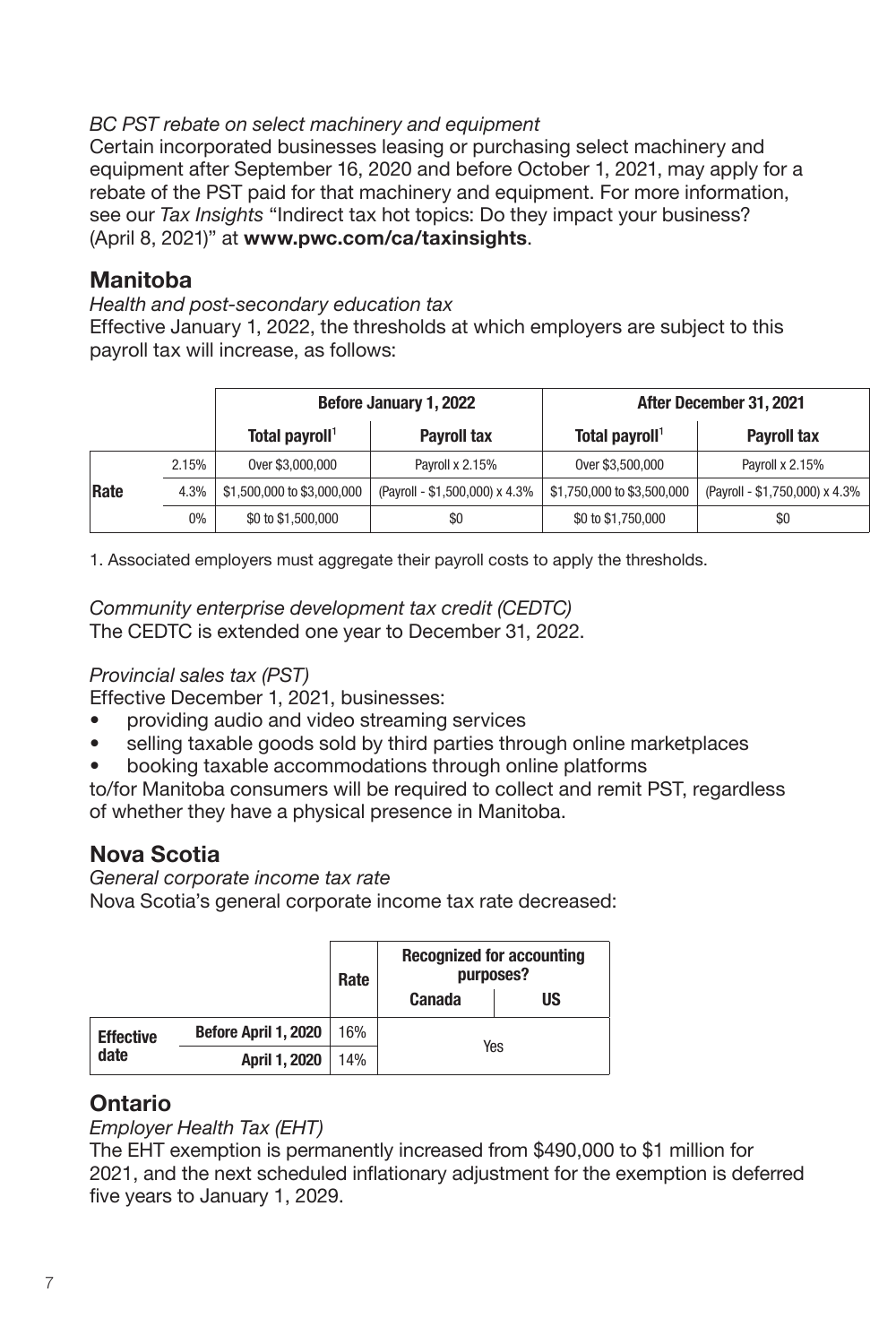<span id="page-10-0"></span>The payroll threshold for payments of monthly EHT instalments increased from \$600,000 to \$1,200,000 in 2021.

## Quebec

*General corporate income tax rate*  Quebec's general corporate income tax rate has decreased:

|                  |                                       | Rate | <b>Recognized for accounting</b><br>purposes? |    |
|------------------|---------------------------------------|------|-----------------------------------------------|----|
|                  |                                       |      | <b>Canada</b>                                 | US |
| <b>Effective</b> | <b>Before January 1, 2020</b>   11.6% |      | Yes                                           |    |
| date             | <b>January 1, 2020</b> 11.5%          |      |                                               |    |

## Compensation tax for insurers

Quebec's compensation tax on insurance premiums will decline as follows, but will no longer be eliminated after March 31, 2024:

|                  |                              | Rate |
|------------------|------------------------------|------|
| <b>Effective</b> | Before April 1, 2022   0.48% |      |
| date             | April 1, 2022   0.3%         |      |

## *Tax credit for investments and innovation (C3i)*

The C3i rates are temporarily doubled, as follows:

|                                               |                             | Specified property acquired                                 |                                                              |                                                                 |
|-----------------------------------------------|-----------------------------|-------------------------------------------------------------|--------------------------------------------------------------|-----------------------------------------------------------------|
|                                               |                             | after March 10,<br>2020 and before<br><b>March 26, 2021</b> | after March 25,<br>2021 and before<br><b>January 1, 2023</b> | after December 31,<br>2022 and before<br><b>January 1, 2025</b> |
| Specified                                     | low economic vitality zone  | 20%                                                         | 40%                                                          | 20%                                                             |
| property<br>acquired to be<br>mainly used in: | intermediate zone           | 15%                                                         | 30%                                                          | 15%                                                             |
|                                               | high economic vitality zone | 10%                                                         | 20%                                                          | 10%                                                             |

Refundable tax credit for on-the-job training periods

Basic rates for this credit are temporarily increased by 25%, for qualified expenditures generally incurred after March 25, 2021 and before May 1, 2022, as follows:

|                                                                                                        |                      | <b>Qualified expenditures generally incurred</b> |                                                |                         |
|--------------------------------------------------------------------------------------------------------|----------------------|--------------------------------------------------|------------------------------------------------|-------------------------|
|                                                                                                        | Employer's<br>status | before<br>March 26, 2021                         | after March 25, 2021<br>and before May 1, 2022 | after<br>April 30, 2022 |
| Immigrant, disabled or Aboriginal<br>person or person doing a training<br>period in an eligible region | <b>Corporation</b>   | 32%                                              | 40%                                            | 32%                     |
|                                                                                                        | <b>Individual</b>    | 16%                                              | 20%                                            | 16%                     |
| <b>Other</b>                                                                                           | <b>Corporation</b>   | 24%                                              | 30%                                            | 24%                     |
|                                                                                                        | <b>Individual</b>    | 12%                                              | 15%                                            | 12%                     |

Enhanced rates that apply to an education program or prescribed programs are not affected by this increase.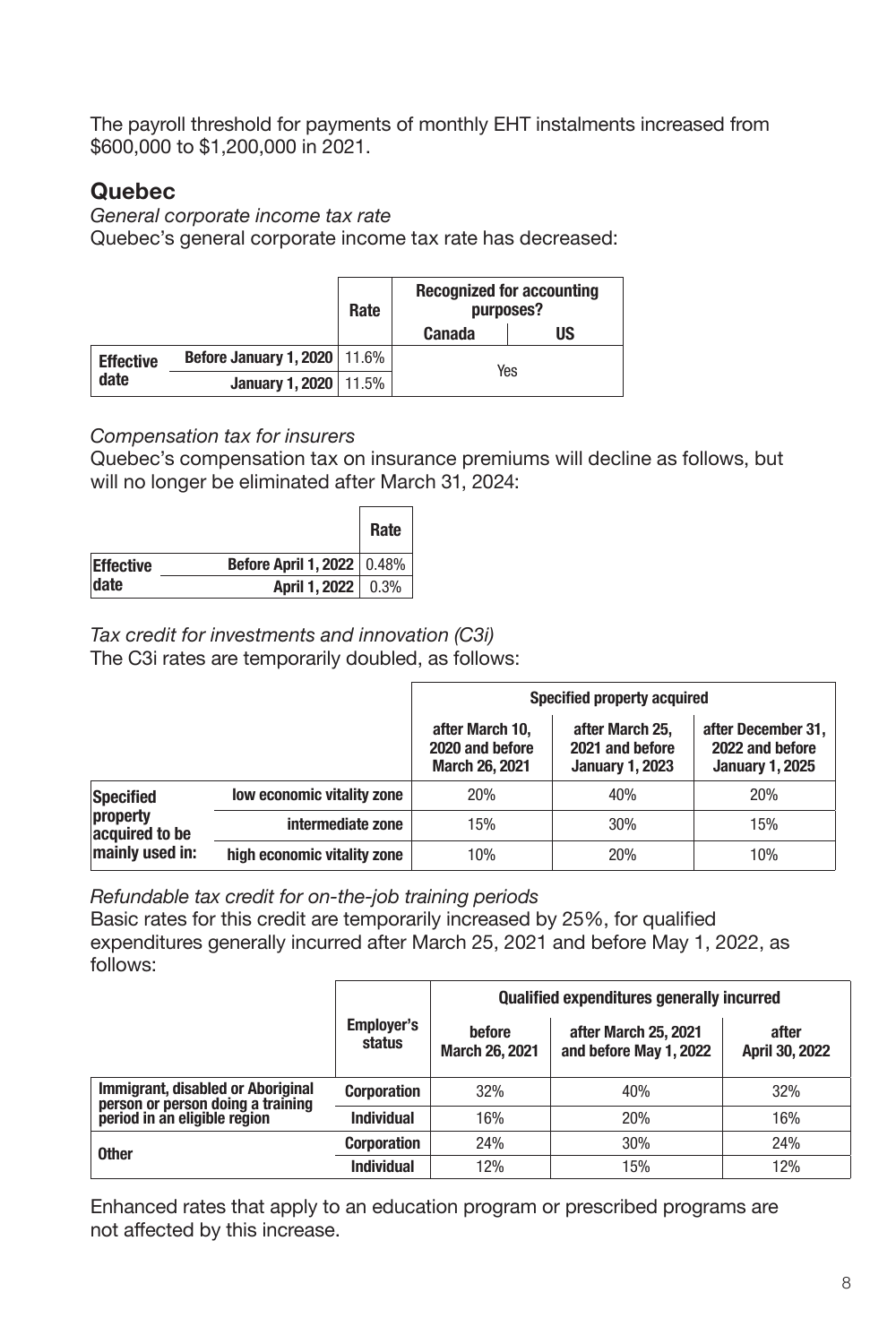#### <span id="page-11-0"></span>Suspension of reassessment periods

In response to the slowdown in Revenu Québec's audit and recovery activities caused by the COVID-19 pandemic, Quebec has suspended from March 13, 2020 to August 31, 2021 (the suspension period), the reassessment period that applies to an assessment or determination under a fiscal law. Any reassessment period that applies to an assessment that was in progress on March 13, 2020, or had begun during the suspension period, is suspended from that time until August 31, 2021. This effectively extends the time period during which Revenu Québec can reassess a taxation year if its ordinary reassessment period encompasses any time during the suspension period. See our *Tax Insights* "Collateral effects of the pandemic: Suspension of reassessment periods in Quebec" at [www.pwc.com/ca/taxinsights](http://www.pwc.com/ca/taxinsights).

## Tax holiday for large investment projects

Enhancements to this tax holiday:

- extend the 60-month start-up period for certain investment projects by 12 months, if an application for an amended or initial qualification certificate was submitted before March 25, 2021
- allow a corporation to choose the start date of the tax-free period for its investment project for projects in which the Minister of Finance has not, by March 25, 2021, issued a first annual certificate
- broaden the list of eligible large investment projects to include certain projects that modernize a business through digital transformation, for projects that begin after March 25, 2021

### Health Services Fund (HSF)

The total payroll threshold above which the top 4.26% HSF rate applies is increasing:

|                  |                         | <b>Payroll threshold</b> |
|------------------|-------------------------|--------------------------|
|                  | Before January 1, 2021  | \$6 million              |
| <b>Effective</b> | <b>January 1, 2021</b>  | \$6.5 million            |
| date             | <b>January 1, 2022</b>  | \$7 million              |
|                  | After December 31, 2022 | Indexed                  |

#### Quebec sales tax (QST)

Quebec has harmonized its QST system with the new federal GST/HST measures (see page [6](#page-8-0)) that apply starting July 1, 2021. Operators of distribution platforms that sell foreign goods located in fulfillment warehouses in Canada and operators of short-term accommodation platforms are required to register and collect QST on certain sales made to Quebec consumers. For more information, see our *Tax Insights* "Indirect tax hot topics: Do they impact your business? (April 8, 2021)" at [www.pwc.com/ca/taxinsights](http://www.pwc.com/ca/taxinsights).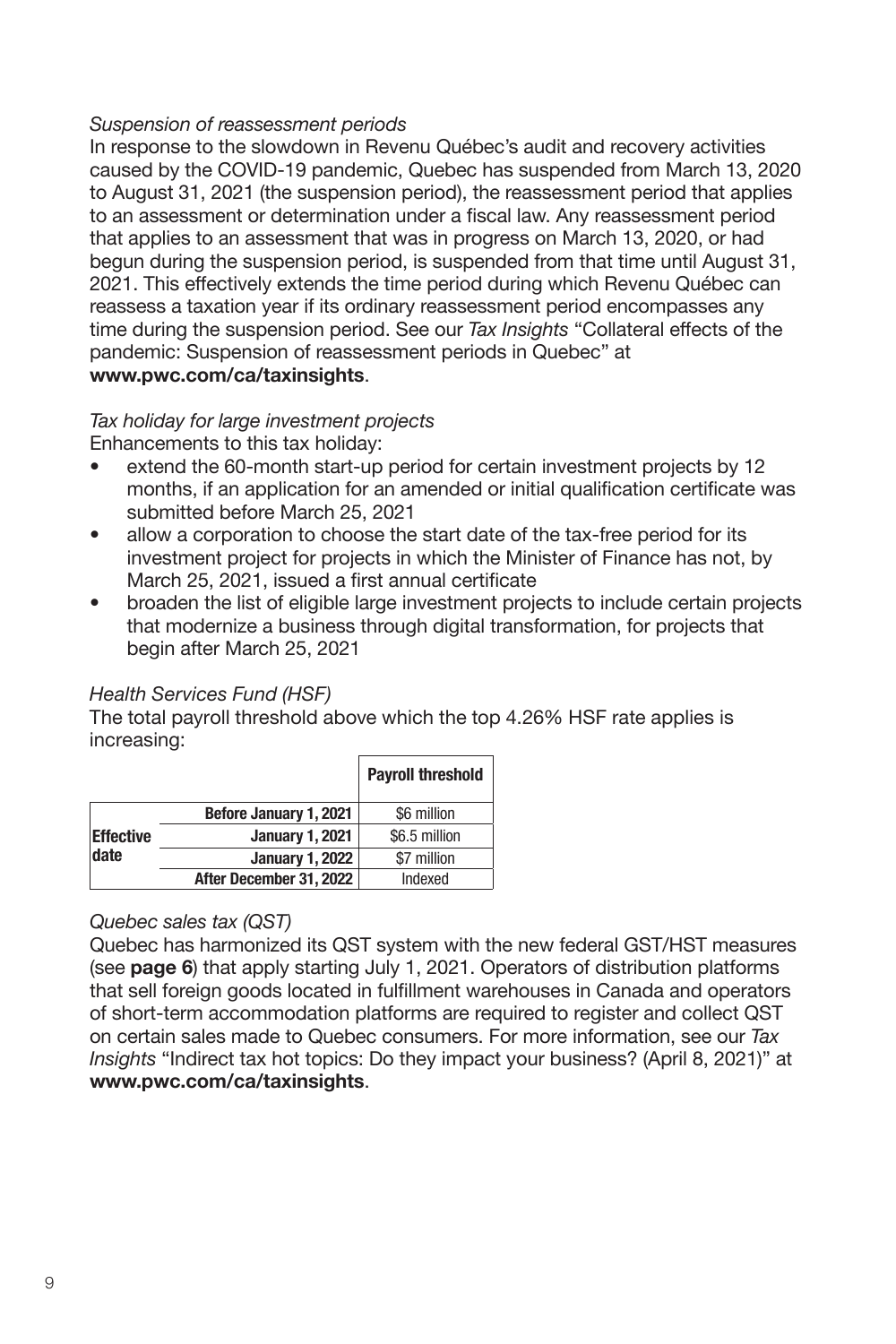#### <span id="page-12-0"></span>*Tax evasion and tax avoidance*

New initiatives to fight tax evasion will:

- apply penalties autonomously to promoters of aggressive tax planning schemes, subject to a GAAR-based assessment against a taxpayer, regardless of whether a penalty is imposed on the taxpayer, effective on assent of the enacting legislation
- broaden the types of transactions that must be disclosed under the mandatory disclosure mechanism, to include:
	- avoidance of the deemed disposition rule for property held in a trust
	- deductible payments by a business to non-arm's length persons resident in countries not covered by a tax agreement
	- multiplication of the capital gains deduction, and
	- tax attribute trading

(see our *Tax Insights* "Quebec mandatory disclosure requirements: Deadline for reporting "specified transactions" coming soon!" at [www.pwc.com/ca/taxinsights](http://www.pwc.com/ca/taxinsights))

• scale up the Registraire des entreprises du Québec's (REQ's) oversight, compliance, quality inspection and investigation functions and implement technology to facilitate REQ information-sharing

## Yukon

Insurance premium tax rate Insurance premium tax rates have increased:

|                          |                        | Life, accident<br>and sickness | <b>Property</b><br>and casualty |
|--------------------------|------------------------|--------------------------------|---------------------------------|
| <b>Effective</b><br>date | Before January 1, 2021 | 2%                             | $2\%$ or $3\%$ <sup>1</sup>     |
|                          | <b>January 1, 2021</b> | 4%                             |                                 |

1. Before January 1, 2021, Yukon imposed an additional 1% tax on gross premiums in respect of fire insurance and property damage insurance.

## New Brunswick, Newfoundland and Labrador, Northwest Territories, Nunavut, Prince Edward Island and Saskatchewan

No significant changes were made to the rules that apply to insurers in New Brunswick, Newfoundland and Labrador, Northwest Territories, Nunavut, Prince Edward Island and Saskatchewan.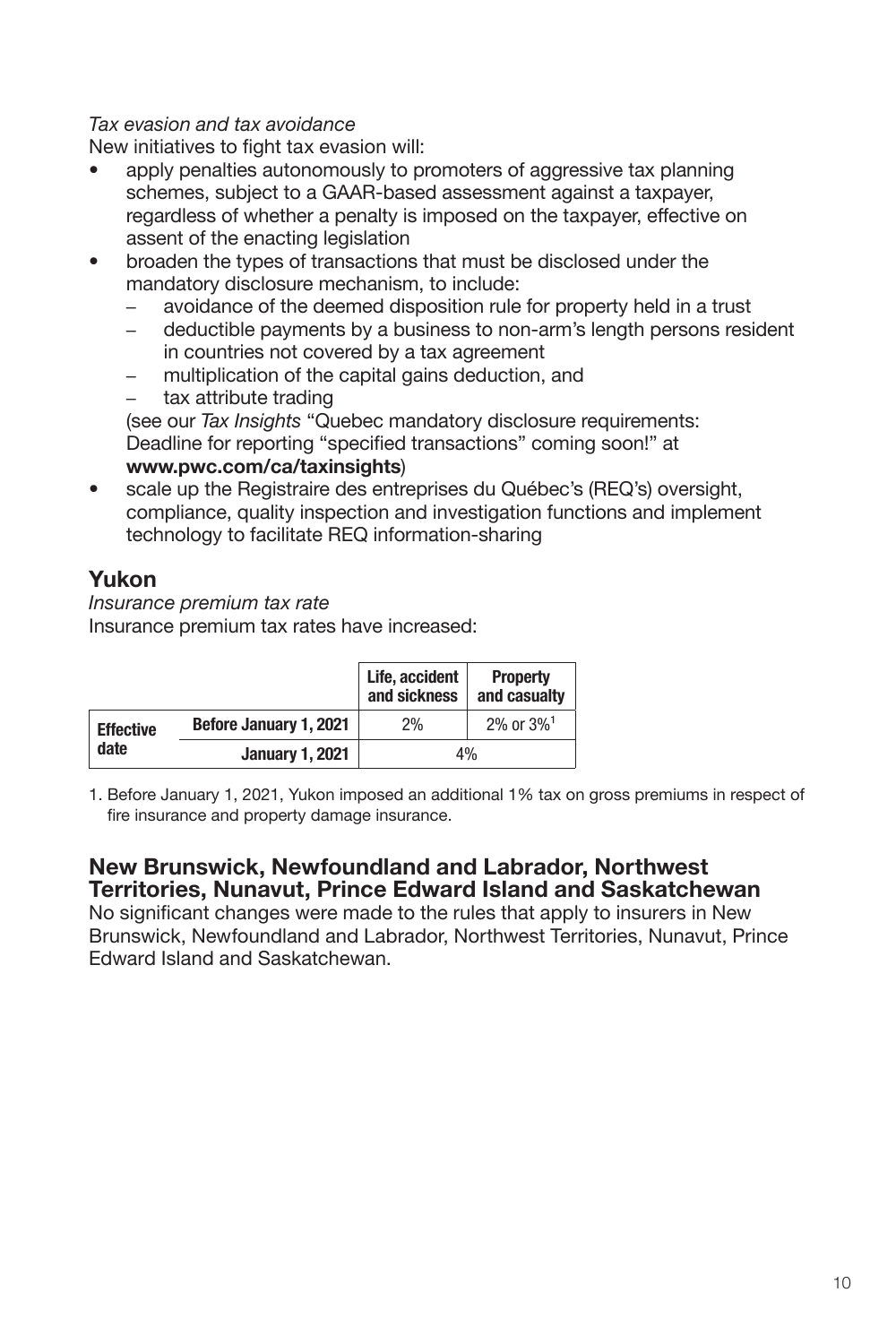## <span id="page-13-0"></span>Recent tax cases

The following recent tax case may be of interest.

## Zero-rating and the location of risk

On December 4, 2020, the Tax Court of Canada (TCC) rendered its decision in Northbridge Commercial Insurance Corporation v. Her Majesty the Queen, 2020 TCC 132; this decision has been appealed to the Federal Court of Appeal. The taxpayer, an insurance company, issues fleet insurance policies to trucking companies that operate their vehicles in both Canada and the United States. For its reporting periods between January 1, 2007 and December 31, 2016, the taxpayer claimed GST/HST input tax credits (ITCs) in respect of its activities, on the basis that its insurance products were partially related to risks ordinarily situated outside Canada (i.e. the United States) and were therefore partially zero-rated. While the supply of an insurance policy is generally an exempt supply (and thus not eligible for ITCs), section 2 of Part IX of Schedule VI of the *Excise Tax Act*, will zero-rate the supply of an insurance policy "to the extent that" the policy relates to risks that are "ordinarily situated outside of Canada." The Minister denied the taxpayer's ITC claims on the basis that all of the taxpayer's supplies were exempt supplies.

The TCC dismissed the taxpayer's appeal, finding in favour of the Minister. In rendering its decision, the TCC interpreted "risks that are ordinarily situated outside of Canada" as being a reference to the "object" that is being insured and not the perils in which the object is being insured against. For property insurance, the "object" is the property being insured and if the object is ordinarily situated in Canada, then the insurance does not qualify for zero-rating.

This is an important case for taxpayers who insure objects located both inside and outside Canada. The TCC provides some useful guidance for insurers in determining whether their supplies are exempt or zero-rated. In light of the TCC's decision, insurers should assess their eligibility to claim ITCs, based on the location of the object and the extent that it qualifies for zero-rating.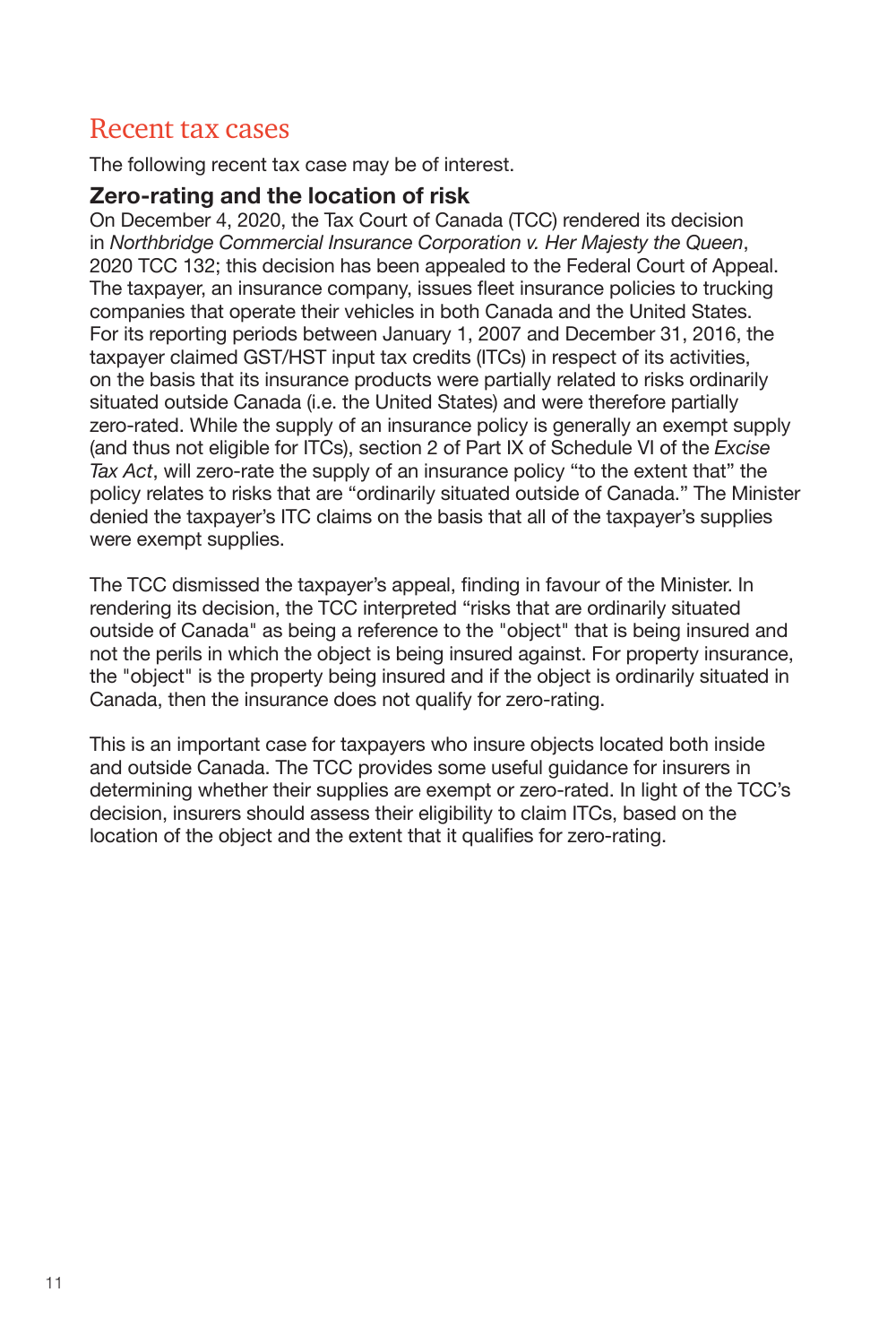## <span id="page-14-0"></span>Key tax dates – 2021

The following Canadian tax dates for insurance companies are based on a December 31, 2021 fiscal year end. Deadlines falling on holidays or weekends may be extended to the next business day. (Filing dates for miscellaneous matters affecting insurers in Canada, such as provincial taxes, licences, fees, permits and municipal taxes, are not covered.)

|                                                                                |  |                                                           | <b>Payments</b>                         |                                          |                |  |
|--------------------------------------------------------------------------------|--|-----------------------------------------------------------|-----------------------------------------|------------------------------------------|----------------|--|
| <b>Federal tax dates</b>                                                       |  |                                                           | <b>Instalments</b>                      | <b>Balance</b>                           | <b>Returns</b> |  |
| Corporate income tax;<br><b>Financial institutions</b>                         |  | Some Canadian-controlled<br>private corporations          | Last day of each                        | March 31                                 |                |  |
| capital tax                                                                    |  | All other insurers                                        | month <sup>1</sup>                      | February 28                              | June 30        |  |
| Life insurer's investment income tax                                           |  | T2142                                                     |                                         |                                          |                |  |
| <b>Branch tax</b>                                                              |  | <b>T2 Sch 20</b>                                          | June 30                                 |                                          |                |  |
| <b>Non-resident tax</b>                                                        |  | T2016                                                     |                                         |                                          |                |  |
| <b>Transactions with</b>                                                       |  | NR4 <sup>2</sup>                                          |                                         |                                          | March 31       |  |
| non-residents                                                                  |  | Related-party transactions: T106                          |                                         |                                          | 6 months after |  |
|                                                                                |  | T1135, T1141 and T1142                                    | n/a                                     | year end                                 |                |  |
| <b>Foreign property</b><br>reporting                                           |  | T1134 <sup>5</sup>                                        |                                         | 10 months<br>after year end <sup>5</sup> |                |  |
| Federal excise tax $-$ insurance premiums <sup>3</sup>                         |  |                                                           |                                         | April 30                                 |                |  |
| <b>Insurers not registered for GST/HST</b><br>that import taxable supplies     |  |                                                           | 1 month after month of importation      |                                          |                |  |
| <b>Financial institution GST/HST</b><br>annual information return <sup>4</sup> |  | GST111/RC7291 <sup>4</sup>                                | n/a                                     |                                          |                |  |
|                                                                                |  |                                                           |                                         | <b>Payments</b>                          |                |  |
| <b>Provincial tax dates</b>                                                    |  |                                                           | <b>Instalments</b>                      | <b>Balance</b>                           | <b>Returns</b> |  |
| <b>Corporate income tax</b>                                                    |  | Some Alberta Canadian-<br>controlled private corporations | Last day of each                        | March 31                                 | June 30        |  |
| (Alberta; Quebec)                                                              |  | All other insurers                                        | month <sup>1</sup>                      | February 28                              |                |  |
|                                                                                |  | Life insurers in Ontario                                  | Same as federal corporate income tax    |                                          |                |  |
| <b>Capital tax</b>                                                             |  | Life insurers in Quebec                                   | Same as provincial corporate income tax |                                          |                |  |

1. Canadian-controlled private corporations can pay federal and Quebec instalments quarterly (rather than monthly) if certain conditions are met.

2. The payer in a transaction with a non-resident is required to remit withholding tax on or before the 15th of the month following the month the amount was paid or credited to the non-resident.

3. The tax applies to premiums for the insurance of Canadian risks, other than premiums for life insurance, personal accident insurance, sickness insurance or marine insurance. Premiums in respect of reinsurance contracts or for insurance that is not available within Canada are also not subject to the tax. The policyholder is responsible for reporting and remitting the tax by April 30 of the year following the calendar year in which the insurance contract was entered into or became renewed.

4. Financial institutions that have total revenues exceeding \$1 million and are: • GST/HST registrants (but not QST registrants) that are not Selected Listed Financial Institutions (SLFIs) must file Form GST111

• GST/HST and/or QST registrants that are SLFIs must file Form RC7291

 A QST registrant that is not a SLFI and that meets the criteria must file Form FP-2111-V with Revenu Québec. Penalties may apply for non-compliance.

5. The filing deadline for T1134 information returns:

• was 12 months after year end, for taxation years or fiscal periods beginning in 2020

• is 10 months after year end, for taxation years or fiscal periods beginning after 2020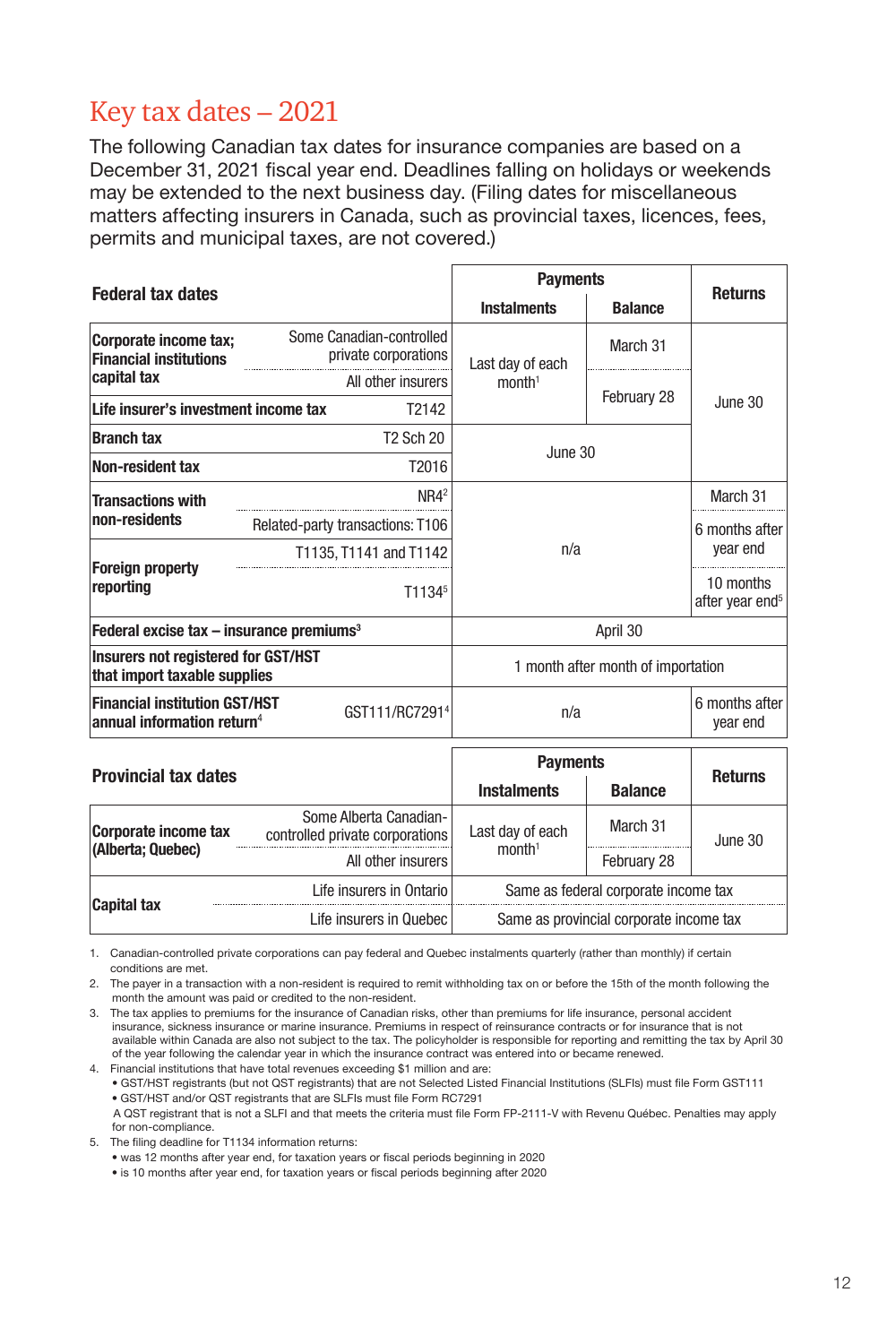## <span id="page-15-0"></span>Canadian premium and fire tax – Rates and deadlines

| Rates <sup>1</sup>                |                                 |                       |                                       | Deadlines <sup>2</sup>                                                                         |                 |                                                                                                 |
|-----------------------------------|---------------------------------|-----------------------|---------------------------------------|------------------------------------------------------------------------------------------------|-----------------|-------------------------------------------------------------------------------------------------|
|                                   | <b>Premium tax</b>              |                       |                                       | <b>Instalments</b>                                                                             |                 |                                                                                                 |
| Life.<br>accident and<br>sickness | <b>Property and</b><br>casualty | Fire tax <sup>3</sup> |                                       | <b>Premium tax</b>                                                                             | <b>Fire tax</b> | <b>Return and</b><br>balance due                                                                |
| 3%                                | 4%                              |                       | Alberta                               | Not required                                                                                   |                 | 75 days<br>after year end                                                                       |
|                                   | 4% or 4.4% <sup>4</sup>         | Nil                   | <b>British</b><br>Columbia            | If prior year's tax<br>payable exceeds<br>\$25,000, 15th of June,<br>September<br>and December |                 | March 31                                                                                        |
| 2%                                |                                 | 1.25%                 | <b>Manitoba</b>                       | Not required                                                                                   |                 | March 20                                                                                        |
|                                   | 3%                              | 1%                    | <b>New</b><br><b>Brunswick</b>        | Last day of June,<br>September and<br>December                                                 |                 | March 15                                                                                        |
| 5%                                |                                 | Nil <sup>6</sup>      | <b>Newfoundland</b><br>and Labrador   | Varies <sup>5</sup>                                                                            |                 | March 20                                                                                        |
|                                   | 3% or 4% <sup>6</sup>           |                       | <b>NWT and</b><br><b>Nunavut</b>      | Not required                                                                                   |                 | March 15                                                                                        |
| 3%                                | 4%                              | 1.25%                 | <b>Nova Scotia</b>                    | 60 days after end of<br>each quarter                                                           |                 | Premium:<br>60 days<br>after last quarter<br>Fire: March 31                                     |
| 2%                                | 3% or 3.5% <sup>7</sup>         | Nil                   | <b>Ontario</b>                        | Varies <sup>7</sup>                                                                            |                 | Return: 6 months<br>after year end<br>Balance due:<br>Same as federal<br>income tax<br>page 12) |
| 3.75%                             | 4%                              | Nil                   | <b>Prince Edward</b><br><b>Island</b> | Last day of each<br>quarter                                                                    |                 | March 31                                                                                        |
| 3.48%8                            |                                 | Nil                   | <b>Quebec</b>                         | Same as provincial income tax (page 12)                                                        |                 |                                                                                                 |
| 3%                                | 4%                              | 1%                    | Saskatchewan <sup>9</sup>             |                                                                                                |                 | March 15                                                                                        |
| 4%10                              |                                 | Ni <sup>10</sup>      | <b>Yukon</b>                          | Not required                                                                                   |                 |                                                                                                 |

1. The rates in the table apply to licensed insurers. Different rates may apply to unlicensed insurers in some jurisdictions.

2. The table reflects standard payment and return deadlines. It does not reflect payment and return deadlines that may have been administratively

extended by provincial and territorial governments due to the COVID-19 pandemic. Refer to each jurisdiction's website for details of any extensions. 3. Fire tax rates are levied under *Fire Prevention Act* or similar legislation of each jurisdiction. For Northwest Territories and Nunavut, footnote 6 sets out the rate that is levied under other legislation relating to fire insurance premiums.

4. British Columbia's premium tax rate on property insurance and automobile insurance is 4.4%. A rate of 4% applies to most other types of insurance.

- 5. Newfoundland and Labrador's instalment deadlines are shown in the table to the right.
- 6. Northwest Territories and Nunavut impose an additional 1% tax on gross premiums in respect of fire insurance.
- 7. Ontario levies a premium tax rate of 3.5% on property insurance. Ontario's instalment deadlines are shown in the table to the right.
- 8. Quebec rates include 0.48% compensation tax on insurance premiums. For changes to the compensation tax rate, see [page](#page-9-0) [8](#page-10-0)[.](#page-9-0)
- 9. Saskatchewan imposes an additional 1% tax on gross premiums in respect of motor vehicle insurance. Its premium tax rate on hail insurance is 3%.
- 10. Starting January 1, 2021, a single tax rate of 4% applies to all Yukon insurance premiums. See page [10](#page-12-0) for rates that applied before January 1, 2021.

| <b>Newfoundland and Labrador</b>                   |                                          |  |  |  |  |  |
|----------------------------------------------------|------------------------------------------|--|--|--|--|--|
| Previous year's tax<br><b>Instalment deadlines</b> |                                          |  |  |  |  |  |
| $\geq$ \$1.000.000                                 | 20th day of each following month         |  |  |  |  |  |
| $\geq$ \$500,000 but < \$1,000,000                 | 20th of April, July, October and January |  |  |  |  |  |
| $\geq$ \$100,000 but < \$500,000                   | 20th of July and January                 |  |  |  |  |  |
| $<$ \$100.000                                      | Not required                             |  |  |  |  |  |
|                                                    |                                          |  |  |  |  |  |

| <b>Ontario</b>                              |  |  |  |  |  |
|---------------------------------------------|--|--|--|--|--|
| <b>Instalment deadlines</b>                 |  |  |  |  |  |
| One month after month end <sup>b</sup>      |  |  |  |  |  |
| Three months after quarter end <sup>b</sup> |  |  |  |  |  |
| Not required                                |  |  |  |  |  |
|                                             |  |  |  |  |  |

a. This threshold must be met in both the current and previous year.

b. For taxation years that do not end on the last day of a month, instalments are due by the same day of the following month or quarter.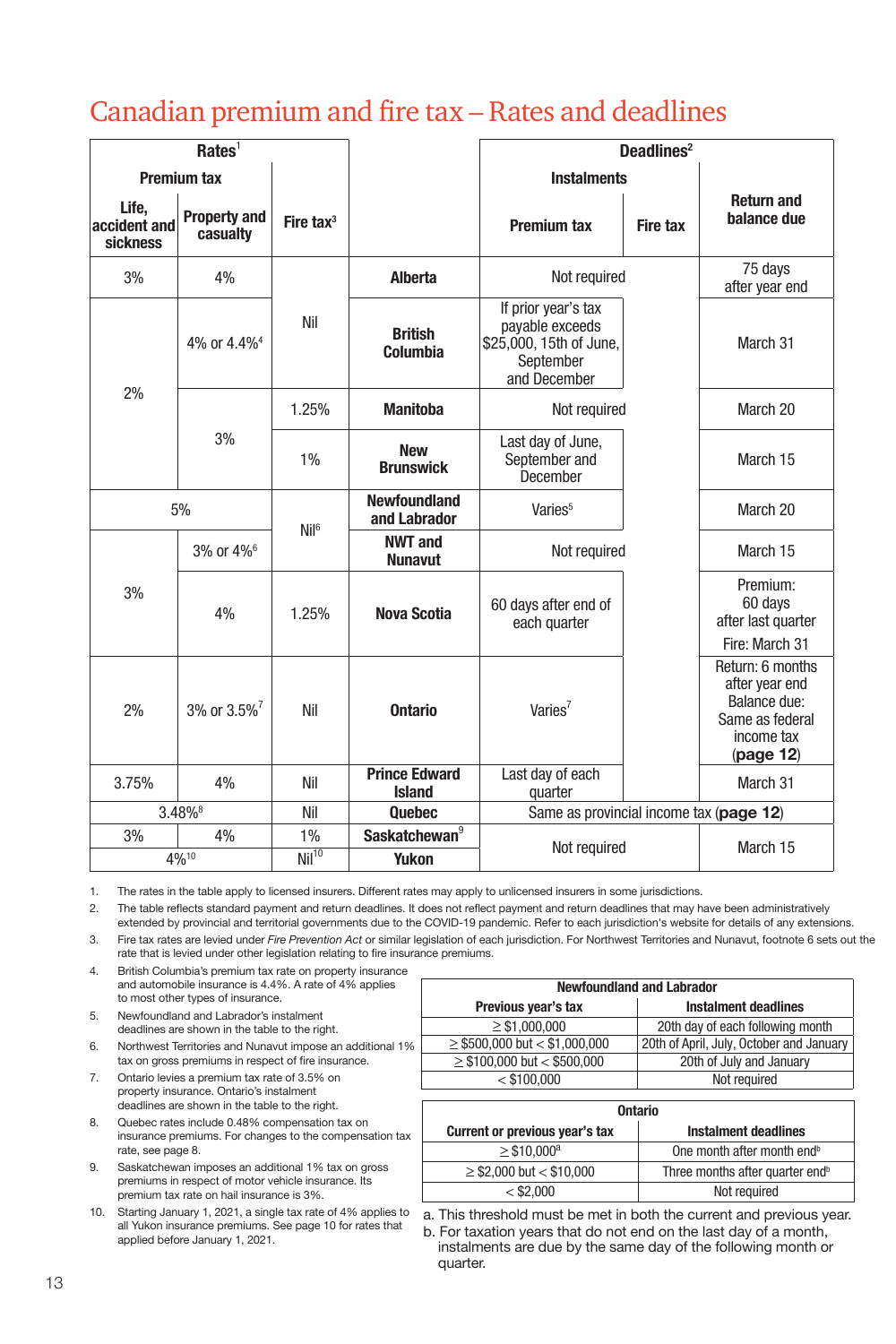## <span id="page-16-0"></span>Sales tax – Rates and deadlines (see page 15 for additional sales tax that applies to insurance premiums)

|                                        |                          |        |                                |                                       |                                                  | <b>Balance and returns</b>         |                             |                            | <b>If Selected Listed Financial</b><br><b>Institution (SLFI)</b> |                 |
|----------------------------------------|--------------------------|--------|--------------------------------|---------------------------------------|--------------------------------------------------|------------------------------------|-----------------------------|----------------------------|------------------------------------------------------------------|-----------------|
|                                        | Tax                      | Rate   | <b>Filing conditions</b>       |                                       | <b>Reporting</b><br>period                       | Form                               | <b>Due</b>                  | <b>GST/HST</b>             | <b>GST/HST</b><br>and OST                                        | <b>Due</b>      |
|                                        |                          |        |                                | Default (Registrant) <sup>2</sup>     | Fiscal year <sup>3</sup>                         | GST34<br>(RC7200                   | 6<br>months<br>after        | <b>GST494</b>              | RC7294                                                           | 6               |
| Federal                                | GST <sup>1</sup>         | 5%     | By election of a<br>registrant |                                       | Fiscal quarter<br><b>Fiscal month</b>            | if QST<br>registered) <sup>4</sup> | 1<br>month<br>after         | and<br>GST111 <sup>5</sup> | and<br>RC72915                                                   | months<br>after |
| Alberta                                |                          |        |                                |                                       | No provincial sales tax                          |                                    |                             |                            |                                                                  |                 |
|                                        |                          |        |                                | $<$ \$3,000                           | Fiscal quarter,<br>semi-annual<br>or year        |                                    |                             |                            |                                                                  |                 |
| <b>British</b><br>Columbia             | <b>PST</b>               | 7%     | Annual<br>tax                  | $> $3,000$ to<br>\$6.000              | Fiscal quarter<br>or semi-annual                 | <b>FIN400</b>                      | 1<br>month<br>after         | n/a                        |                                                                  |                 |
|                                        |                          |        |                                | \$12,000                              | $>$ \$6,000 to Fiscal month or<br>quarter        |                                    |                             |                            |                                                                  |                 |
|                                        |                          |        |                                | > \$12,000                            | Fiscal month                                     |                                    |                             |                            |                                                                  |                 |
|                                        | PST                      | 7%     | Monthly<br>tax                 | $<$ \$500                             | Calendar year                                    | R.T.4 MG                           | 20 days<br>after            |                            |                                                                  |                 |
| <b>Manitoba</b>                        |                          |        |                                | \$500 to<br>\$4,999                   | Calendar<br>quarter                              |                                    |                             |                            |                                                                  |                 |
|                                        |                          |        |                                | $>$ \$5,000 $^{\circ}$                | Calendar<br>month                                |                                    |                             |                            |                                                                  |                 |
| <b>New Brunswick</b>                   |                          |        |                                |                                       |                                                  |                                    |                             |                            |                                                                  |                 |
| <b>Newfoundland</b><br>and Labrador    | HST <sup>7</sup>         | 15%    |                                |                                       |                                                  | Same as federal GST                |                             |                            |                                                                  |                 |
| <b>Northwest</b><br><b>Territories</b> |                          |        |                                |                                       | No territorial sales tax                         |                                    |                             |                            |                                                                  |                 |
| <b>Nova Scotia</b>                     | HST <sup>7</sup>         | 15%    |                                |                                       |                                                  | Same as federal GST                |                             |                            |                                                                  |                 |
| <b>Nunavut</b>                         |                          |        |                                |                                       | No territorial sales tax                         |                                    |                             |                            |                                                                  |                 |
| <b>Ontario</b>                         |                          | 13%    |                                |                                       |                                                  |                                    |                             |                            |                                                                  |                 |
| <b>Prince Edward</b><br><b>Island</b>  | HST <sup>7</sup>         | 15%    |                                |                                       |                                                  | Same as federal GST                |                             |                            |                                                                  |                 |
| <b>Quebec</b>                          | <b>QST</b>               | 9.975% |                                |                                       |                                                  |                                    |                             |                            |                                                                  |                 |
| <b>Saskatchewan</b>                    | PST                      | 6%     | Annual<br>tax                  | $<$ \$4,800<br>\$4,800 to<br>\$12,000 | Calendar year<br>Calendar<br>quarter<br>Calendar | 214 PST                            | 20<br>days or<br>1<br>month |                            | n/a                                                              |                 |
| <b>Yukon</b>                           |                          |        |                                | > \$12,000                            | month                                            |                                    | after <sup>8</sup>          |                            |                                                                  |                 |
|                                        | No territorial sales tax |        |                                |                                       |                                                  |                                    |                             |                            |                                                                  |                 |

PST = Provincial Sales Tax QST = Quebec Sales Tax

1. Instead of the GST, a 5% First Nations Goods and Services Tax applies in certain First Nations.

2. An insurer, as a listed financial institution, will be assigned an annual reporting period. Some non-registrants may also have filing obligations and the reporting period is a calendar month.

3. An annual filer is required to make GST/HST and/or QST quarterly instalments (equal to ¼ of "net tax") within one month after the end of each fiscal quarter. Instalments are waived if the "net tax" (on line 109 of the GST/HST return or line 209 of the QST return) is less than \$3,000.

4. Non-registered insurers must file Form GST62 if GST/HST SLFI or Form RC7262 if GST/HST and QST SLFI.

5. Every registered insurer that has revenue more than \$1,000,000 must file the Information Return (GST111 or RC7291).

6. Businesses that remit or pay PST of \$5,000 or more per month must file, remit and pay the PST electronically.

7. The HST rate includes the 5% GST. 8. Saskatchewan PST return filing deadlines and remittances are extended to the last day of the month (from the 20th day), for businesses that file and pay electronically.

GST = Goods and Services Tax HST = Harmonized Sales Tax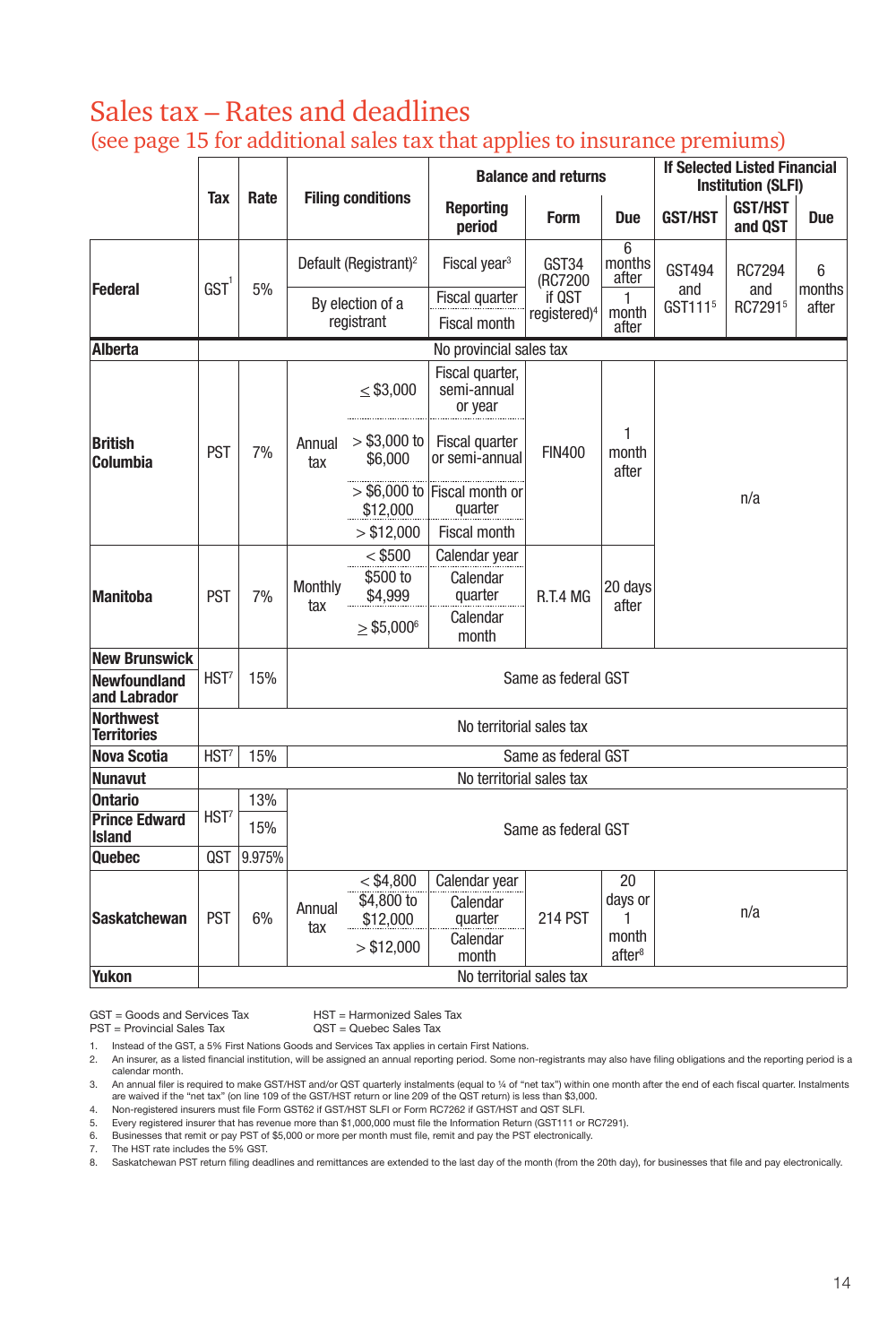## <span id="page-17-0"></span>Additional sales tax on insurance premiums – Rates and deadlines

|                                        |                                |      |                                                                                                                                                                |                                                                                                                              | <b>Balance and returns</b>                            |  |  |
|----------------------------------------|--------------------------------|------|----------------------------------------------------------------------------------------------------------------------------------------------------------------|------------------------------------------------------------------------------------------------------------------------------|-------------------------------------------------------|--|--|
|                                        | Tax                            | Rate | Tax on                                                                                                                                                         | <b>Reporting period</b>                                                                                                      | <b>Due</b>                                            |  |  |
| Federal                                | <b>Excise Tax</b>              | 10%  | Insurance premiums paid to a<br>non-resident insurer or a non-licensed<br>insurer, with certain exceptions (e.g. life,<br>personal accident, sickness, marine) | Calendar year                                                                                                                | April 30 of following<br>year                         |  |  |
| <b>Alberta</b>                         |                                |      |                                                                                                                                                                |                                                                                                                              |                                                       |  |  |
| <b>British</b><br>Columbia             |                                |      | No insurance premium sales tax                                                                                                                                 |                                                                                                                              |                                                       |  |  |
| <b>Manitoba</b>                        | <b>Retail Sales</b><br>Tax     | 7%   | Certain insurance premiums                                                                                                                                     | Calendar year                                                                                                                | March 20 of<br>following year                         |  |  |
| <b>New Brunswick</b>                   |                                |      | No insurance premium sales tax                                                                                                                                 |                                                                                                                              |                                                       |  |  |
| <b>Newfoundland</b><br>and Labrador    | <b>Retail Sales</b><br>Tax     | 15%  | Property and casualty insurance policies<br>with certain exceptions                                                                                            | Calendar month                                                                                                               | 20th day of<br>following month                        |  |  |
| <b>Northwest</b><br><b>Territories</b> |                                |      |                                                                                                                                                                |                                                                                                                              |                                                       |  |  |
| <b>Nova Scotia</b>                     |                                |      | No insurance premium sales tax                                                                                                                                 |                                                                                                                              |                                                       |  |  |
| <b>Nunavut</b>                         |                                |      |                                                                                                                                                                |                                                                                                                              |                                                       |  |  |
| <b>Ontario</b>                         | <b>Retail Sales</b><br>Tax     | 8%   | Certain types of insurance (e.g. house<br>insurance, group insurance)                                                                                          | Every 6 months<br>(if annual $tax < $333$ )<br>Every 3 months (if annual<br>tax \$333 to \$666)<br>Every 2 months (if annual | 23rd day of<br>following month                        |  |  |
|                                        |                                |      |                                                                                                                                                                | tax \$666 to \$1,000)<br>Every month (if annual<br>$\text{tax} \geq $1,000$                                                  |                                                       |  |  |
| <b>Prince Edward</b><br><b>Island</b>  |                                |      | No insurance premium sales tax                                                                                                                                 |                                                                                                                              |                                                       |  |  |
|                                        | Quebec                         |      | Automobile premiums and other                                                                                                                                  | Fiscal year (if annual<br>tax < \$1,500                                                                                      | 3 months after year<br>end                            |  |  |
| <b>Quebec</b>                          | Sales Tax on<br>insurance      | 9%   | insurance premiums with certain<br>exceptions (e.g. individual                                                                                                 | Fiscal quarter (if annual tax<br>\$1,500 to \$12,000)                                                                        | 1 month after<br>quarter end                          |  |  |
|                                        | premiums                       |      | life and health)                                                                                                                                               | Fiscal month (if annual<br>$\text{tax} \geq $12,000$                                                                         | 1 month after month<br>end                            |  |  |
|                                        |                                |      | Certain insurance premiums                                                                                                                                     | Calendar year (if annual<br>tax < \$4,800                                                                                    | January 20 or 31 of<br>following year <sup>1</sup>    |  |  |
| <b>Saskatchewan</b>                    | Provincial<br>Sales Tax        | 6%   |                                                                                                                                                                | Calendar quarter (if annual<br>tax \$4,800 to \$12,000)                                                                      | 20th day or 1 month<br>after quarter end <sup>1</sup> |  |  |
|                                        |                                |      |                                                                                                                                                                | Calendar month (if annual<br>tax > \$12,000                                                                                  | 20th day or 1 month<br>after month end <sup>1</sup>   |  |  |
| <b>Yukon</b>                           | No insurance premium sales tax |      |                                                                                                                                                                |                                                                                                                              |                                                       |  |  |

1. Saskatchewan PST return filing deadlines and remittances are extended to the last day of the month (from the 20th day), for businesses that file and pay electronically.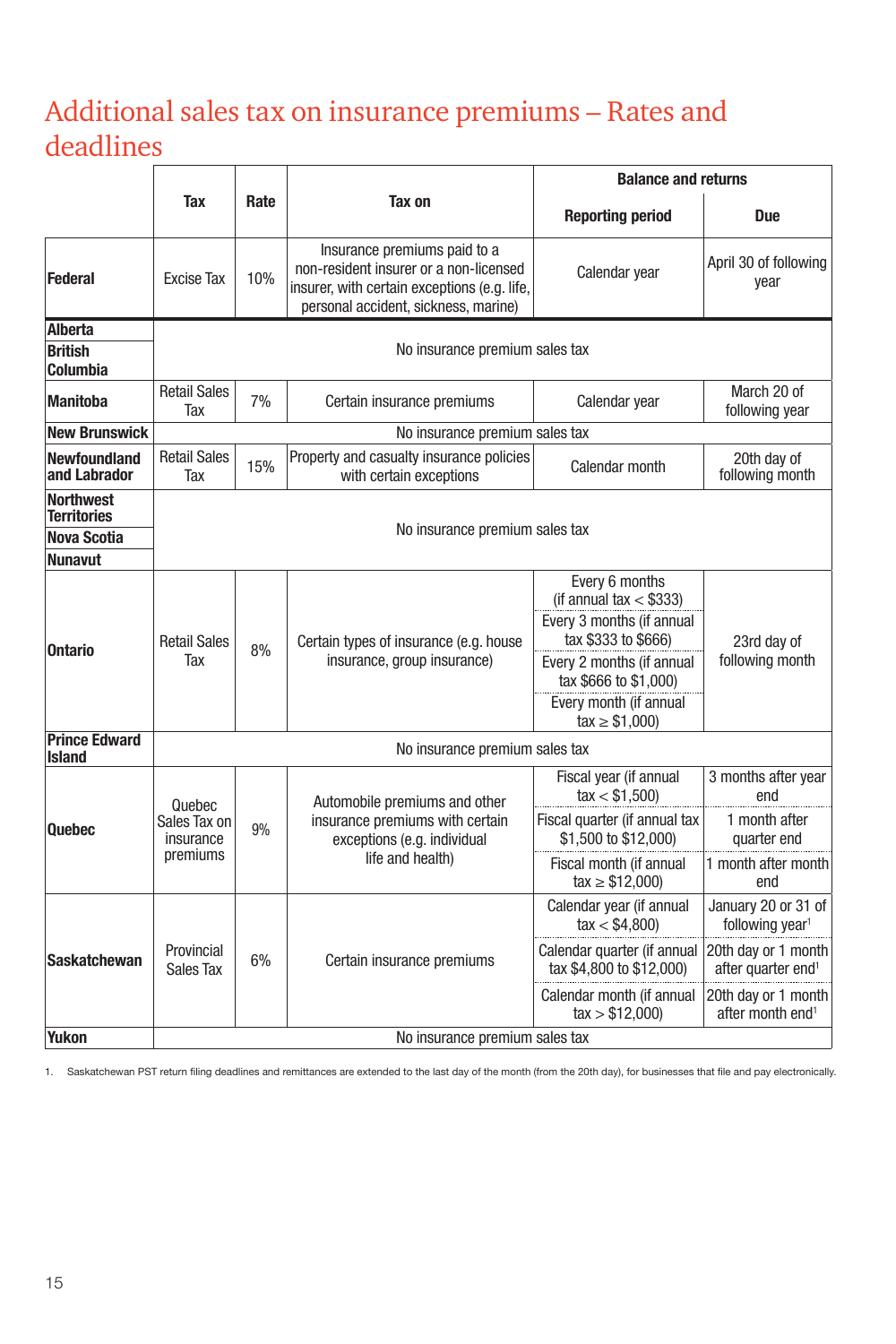## <span id="page-18-0"></span>Corporate income tax rates for 2021

The following rates, which have been pro-rated for a December 31, 2021 year end, apply to insurance companies. For Canadian-controlled private property and casualty insurers, lower rates may apply on up to \$500,000 of active business income (\$600,000 in Saskatchewan).

| <b>Basic federal rate</b>     | 38%    |
|-------------------------------|--------|
| <b>Provincial abatement</b>   | $-10%$ |
| <b>General rate reduction</b> | $-13%$ |
| Total federal rate            | 15%    |

|                                  | Provincial/<br><b>Territorial</b> | <b>Provincial/Territorial</b><br>+15% federal |
|----------------------------------|-----------------------------------|-----------------------------------------------|
| Alberta                          | $8\%1$                            | 23%                                           |
| <b>British Columbia</b>          | 12%                               | 27%                                           |
| <b>Manitoba</b>                  | 12%                               | 27%                                           |
| <b>New Brunswick</b>             | 14%                               | 29%                                           |
| <b>Newfoundland and Labrador</b> | 15%H                              | 30%                                           |
| <b>Northwest Territories</b>     | 11.5%                             | 26.5%                                         |
| <b>Nova Scotia</b>               | 14%                               | 29%                                           |
| <b>Nunavut</b>                   | 12%                               | 27%                                           |
| Ontario <sup>2</sup>             | 11.5%                             | 26.5%                                         |
| <b>Prince Edward Island</b>      | 16%                               | 31%                                           |
| <b>Quebec</b>                    | 11.5% <sup>1</sup> H              | 26.5%                                         |
| <b>Saskatchewan</b>              | 12%                               | 27%                                           |
| Yukon                            | 12%                               | 27%                                           |

H Tax holidays are available to certain corporations.

1. Recent and future income tax changes are outlined on [pages 6](#page-8-0) to [8](#page-10-0)[.](#page-11-0)

2. Ontario corporations that, on an associated basis, have gross revenues of \$100 million or more and total assets of \$50 million or more, may have a corporate minimum tax (CMT) liability based on adjusted book income. CMT is payable to the extent that it exceeds the regular Ontario income tax liability.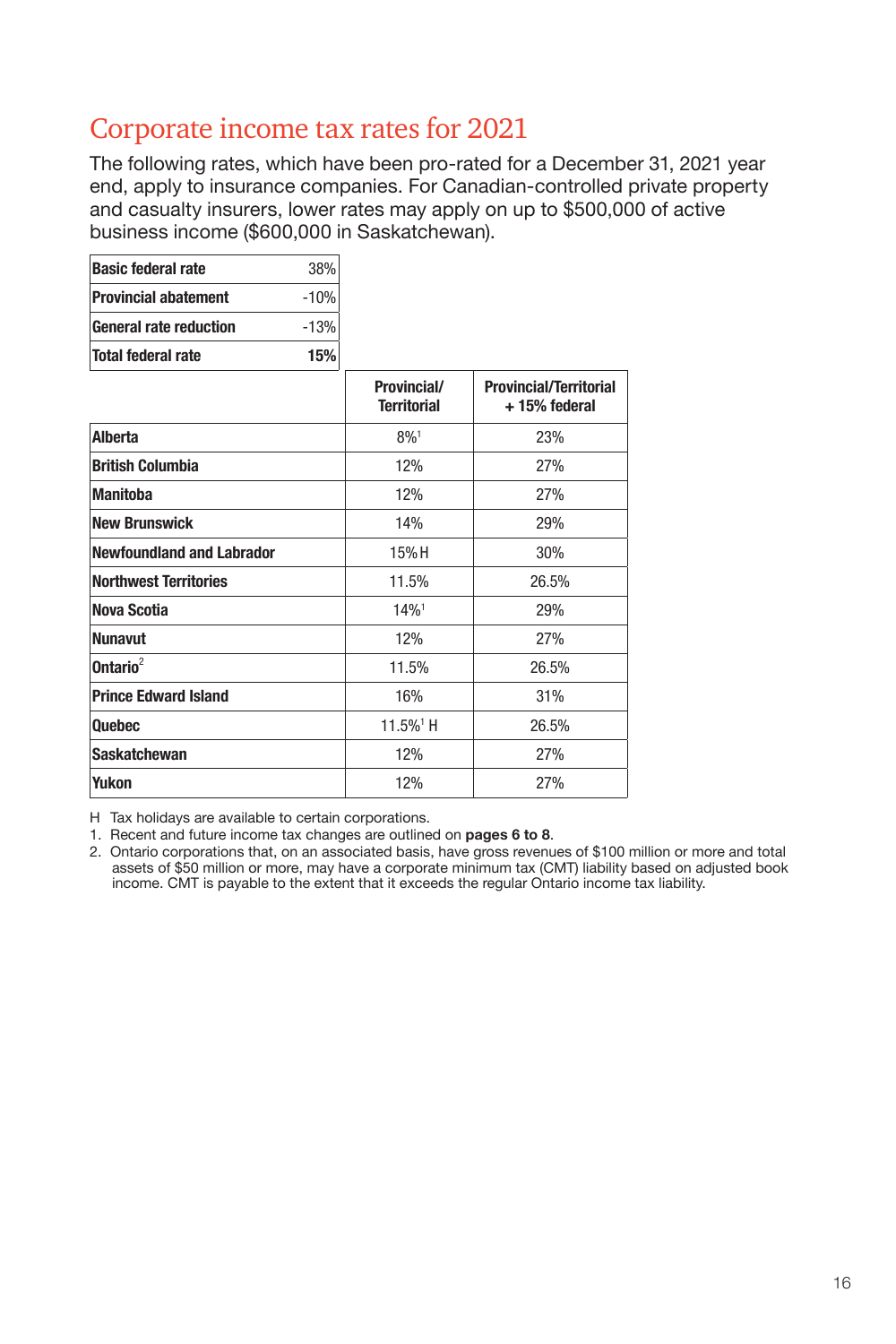## <span id="page-19-0"></span>Capital tax rates for 2021

|                              |                                        |                                                            | Life <sup>1</sup> | $\textsf{Non-life}^1$ |  |
|------------------------------|----------------------------------------|------------------------------------------------------------|-------------------|-----------------------|--|
| <b>Federal</b>               | Part VI financial<br>institutions      | On first \$1 billion taxable capital                       | Nil               |                       |  |
|                              | capital tax <sup>2</sup>               | On taxable capital $> $1$ billion                          | 1.25%             |                       |  |
| <b>Alberta</b>               |                                        |                                                            |                   |                       |  |
| <b>British Columbia</b>      |                                        |                                                            |                   |                       |  |
| <b>Manitoba</b>              |                                        |                                                            |                   |                       |  |
| <b>New Brunswick</b>         |                                        |                                                            | No capital tax    |                       |  |
|                              | <b>Newfoundland and Labrador</b>       |                                                            |                   |                       |  |
| <b>Northwest Territories</b> |                                        |                                                            |                   |                       |  |
| Nova Scotia                  |                                        |                                                            |                   |                       |  |
| <b>Nunavut</b>               |                                        |                                                            |                   |                       |  |
|                              | On taxable capital $\leq$ \$10 million |                                                            | Nil               |                       |  |
|                              |                                        | On taxable capital $> $10$ million and $< $50$ million     | 0.625%            |                       |  |
| Ontario <sup>3</sup><br>and  |                                        | On taxable capital > \$50 million and $\leq$ \$100 million | 0.9375%           |                       |  |
| $\mathbf{Quebec}^4$          |                                        | On taxable capital $> $100$ million and $< $200$ million   | 1.25%             |                       |  |
|                              |                                        | On taxable capital $>$ \$200 million and $<$ \$300 million | 0.625%            |                       |  |
|                              | On taxable capital $> $300$ million    |                                                            | 0.3125%           |                       |  |
| <b>Prince Edward Island</b>  |                                        |                                                            |                   |                       |  |
| <b>Saskatchewan</b>          |                                        |                                                            |                   |                       |  |
| Yukon                        |                                        |                                                            |                   |                       |  |

1. All rates in this table are for a December 31, 2021 year end. When applying the thresholds, taxable capital of all companies in a group is considered.

2. The federal Part VI tax is reduced by the corporation's federal income tax liability. Any unused federal income tax liability can be applied to reduce the Part VI tax for the previous three years and the next seven.

3. Ontario capital tax may be reduced by the Ontario income tax and corporate minimum tax payable for the year.

4. Quebec capital tax may be reduced by the Quebec income tax payable for the year.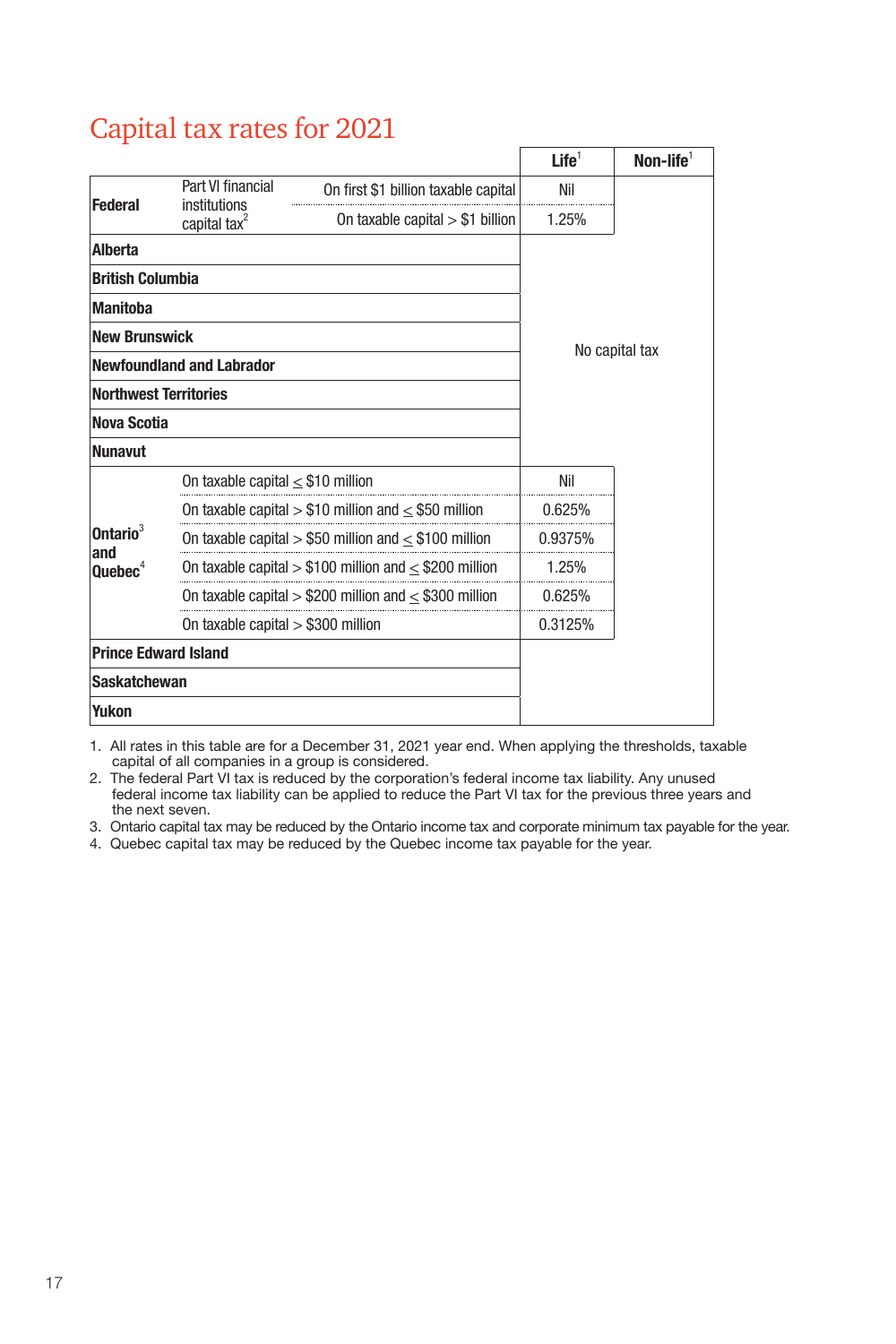## <span id="page-20-0"></span>Publications

PwC issues numerous thought-leadership publications for Canadian and international insurance and financial services industries. Explore these publications at:

- [www.pwc.com/ca/insurance](http://www.pwc.com/ca/insurance) (Canada)
- [www.pwc.com/insurance](http://www.pwc.com/insurance) (Global)
- [www.pwc.com/us/insurance](http://www.pwc.com/us/insurance) (United States)

For the latest insights in the insurance industry, visit our Insurance speak blog at [www.pwc.com/ca/en/industries/insurance/insurance-speak-blog.](http://www.pwc.com/ca/en/industries/insurance/insurance-speak-blog.html)html.

## Canadian Insurance Taxation (Fourth Edition)

The fourth edition helps insurers identify potential tax problems, make better business decisions and be more effective when discussing these matters with professional advisers. This 427-page book reflects the existing and proposed tax and accounting rules as of August 31, 2015. It discusses a wide range of topics to help insurers deal with a multifaceted environment.